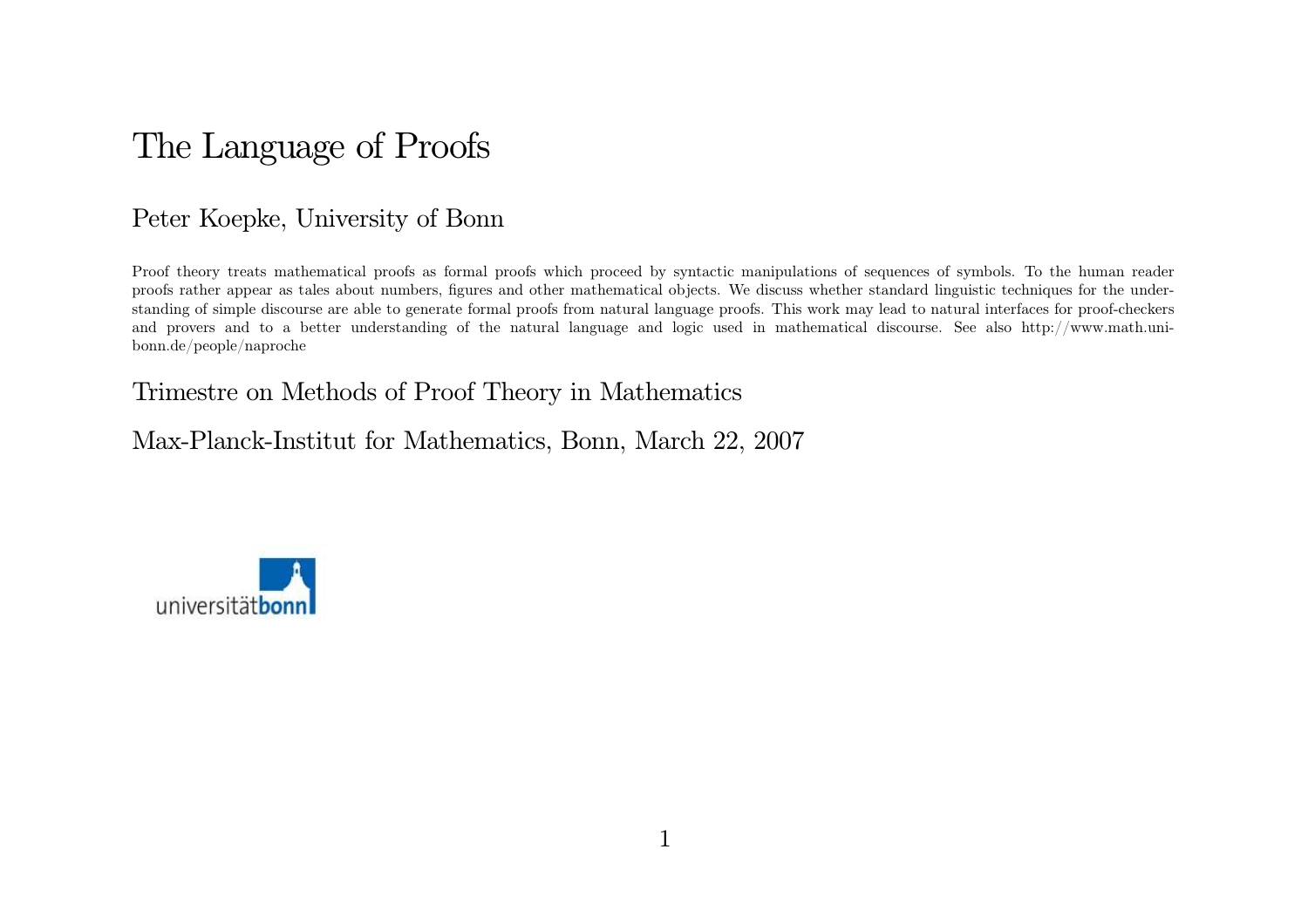### Contents

- Proofs in natural language
- The *curt* system
- Mathematical language
- Naproche: Natural language proof checking
- Details
- T $\rm E X_{\rm MACS}$
- Examples and demonstration
- Experiences, further plans, applications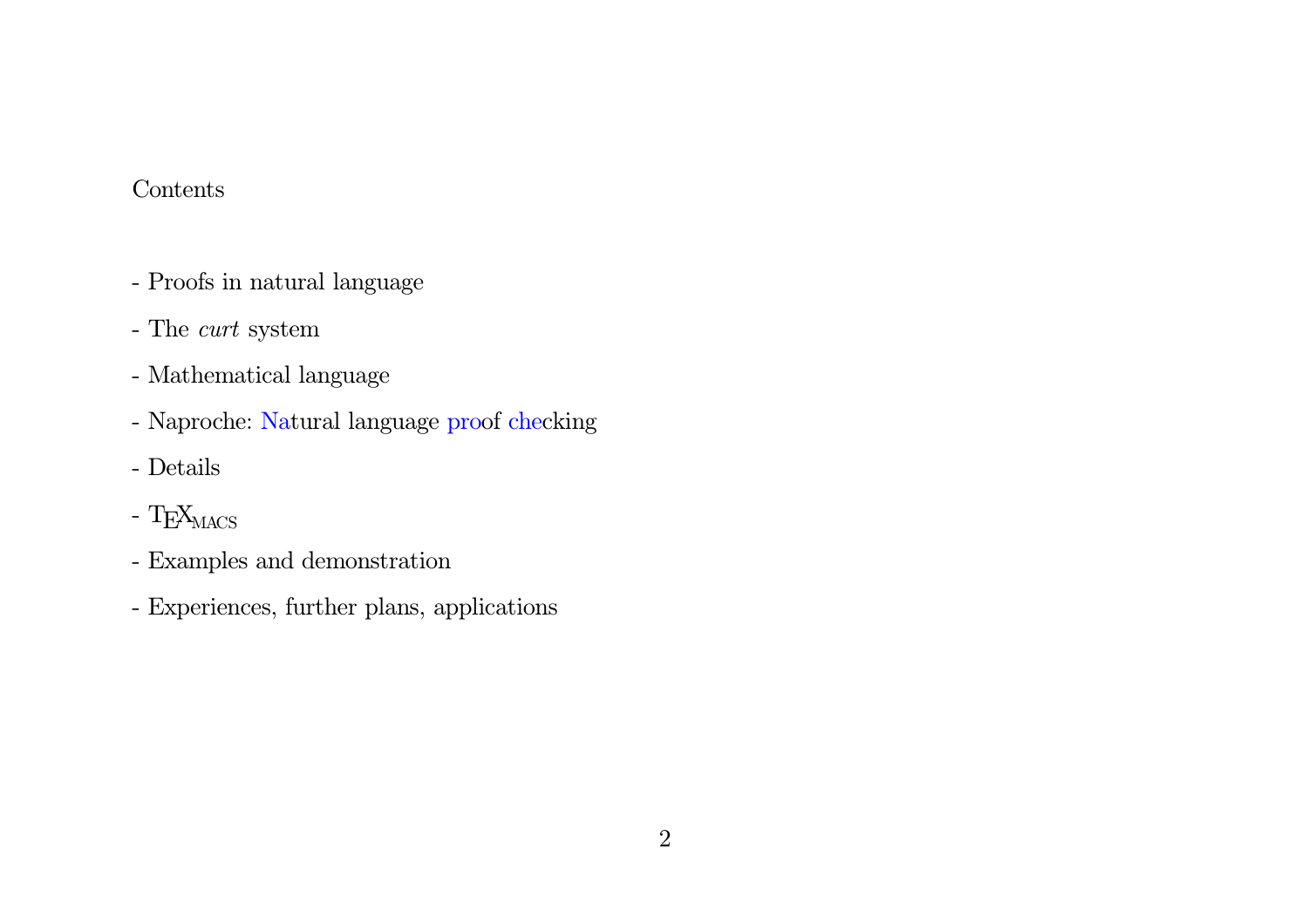Proofs in natural language

Every man is mortal. Socrates is <sup>a</sup> man. Socrates is mortal.

Aristotelean syllogism (Barbara) .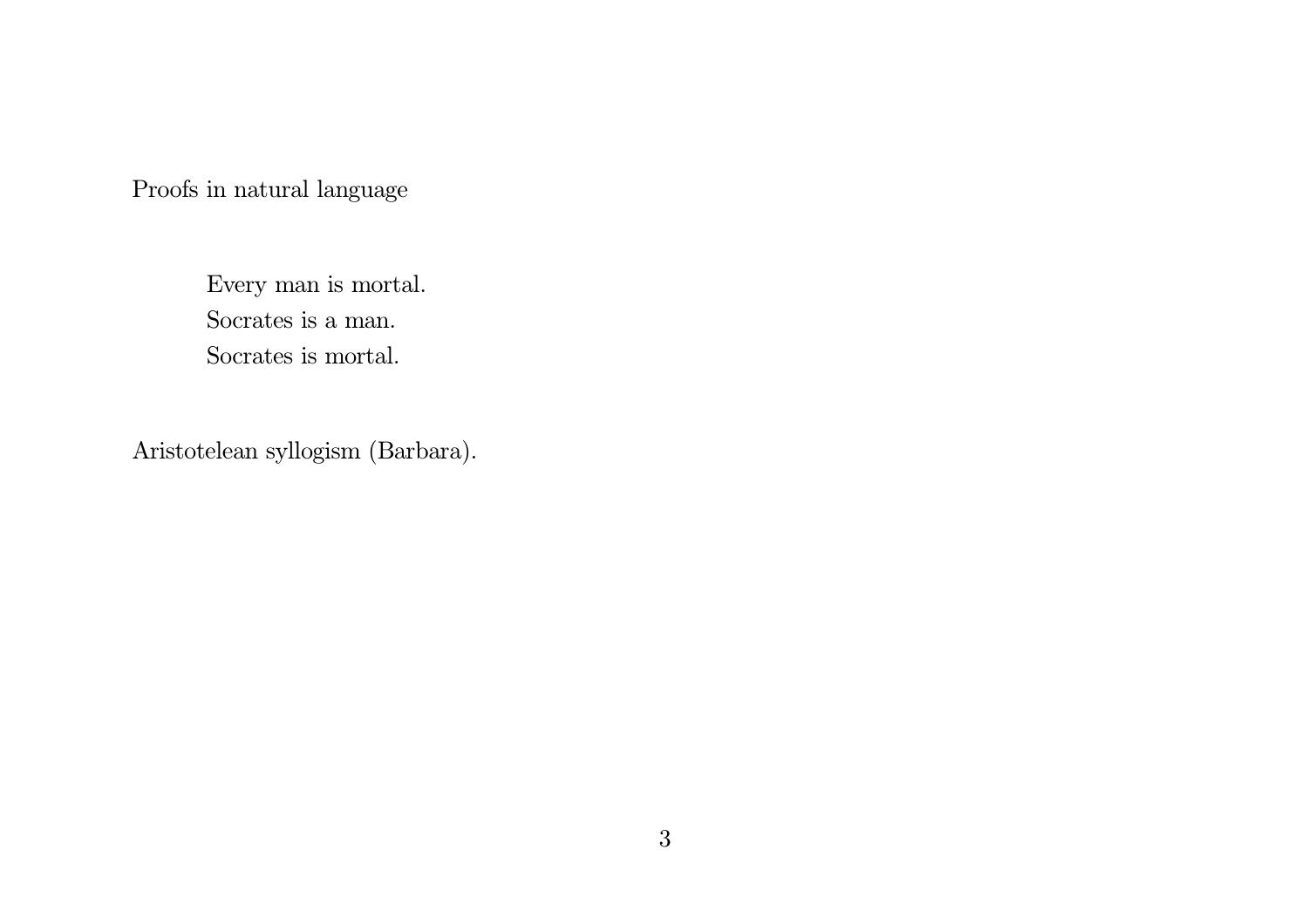Proofs in computer linguistics

Blackburn, Bos: Representation and Inference for Natural Language

Implementations: curt (clever use of reasoning tools)

(demo of sensitiveCurt)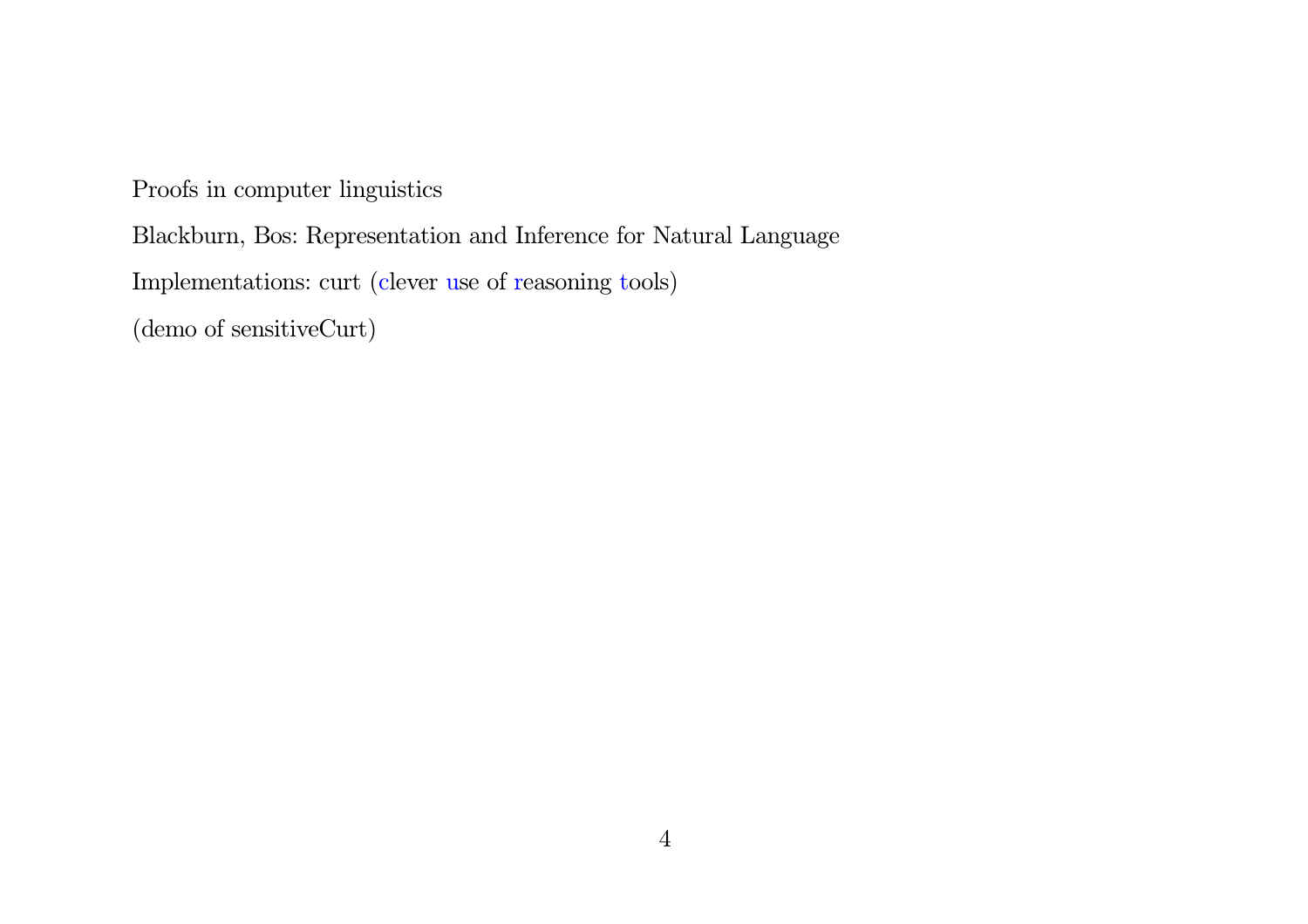Structure of the curt system:

Input text ("Every man dies")

l Parser, Tokenizer (readline. <sup>p</sup>l)  $\rm{Tokenized}$   $\rm{format}$   $\rm{(Iall, \;man, \; dieJ)}$ 1 NLP (natural language processing) Internal representation  $(\ldots)$ l  $\text{First-order logic format (all(A, \text{ imp}(\texttt{man(A)}, \texttt{die(A)})))}$ l (fol2otter. <sup>p</sup>l, fol2mace. <sup>p</sup>l)

Input format for theorem prover Otter  $/$  model builder Mace  $(...)$ 

More curt examples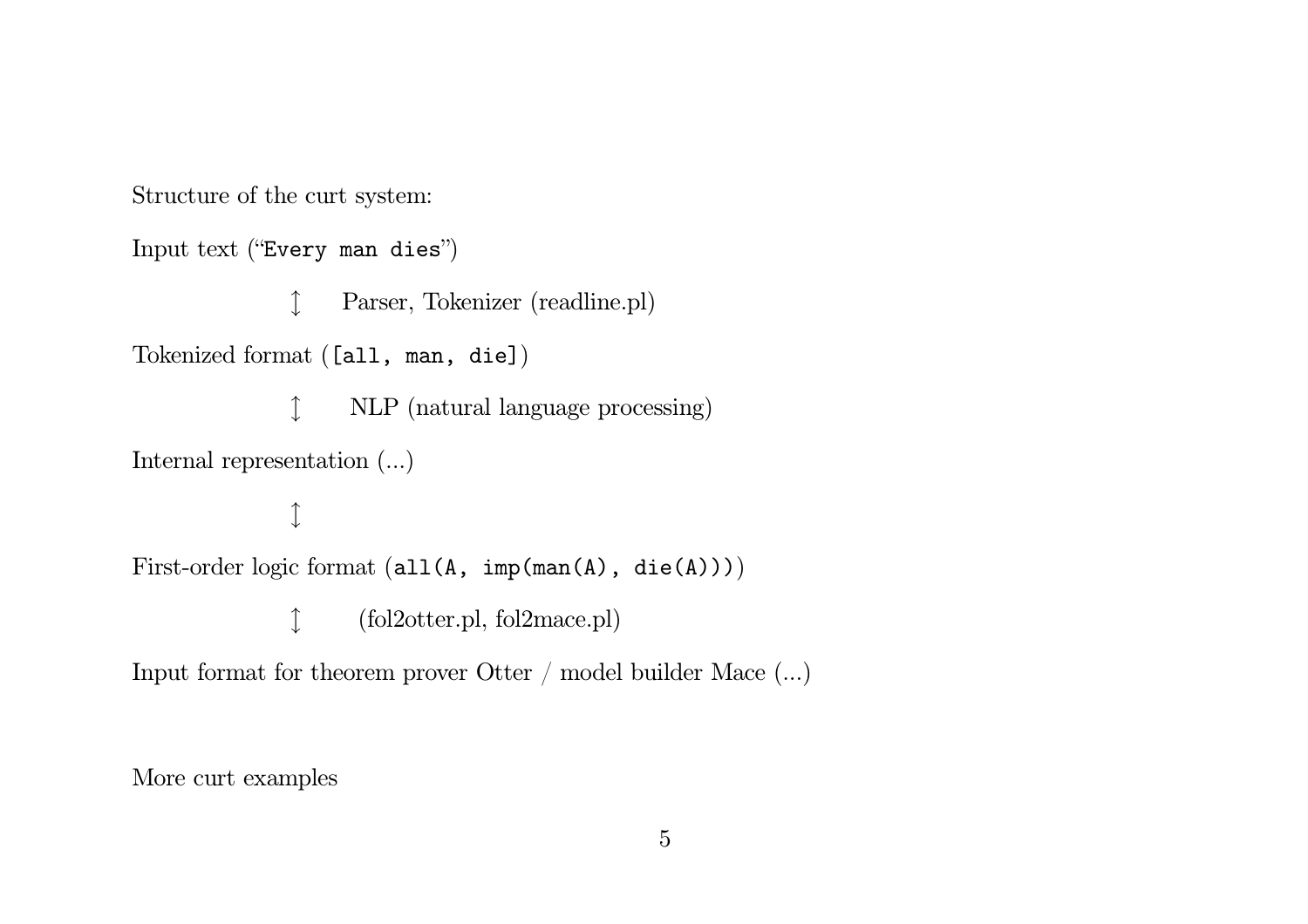*"Natural language" "Mathematics"*

Every man that hates Mia hates Butch. Every number that divides  $10$  divides  $20$ Marsellus is <sup>a</sup> manMarsellus hates Butch. 5 divides 20.

Mia: proper name 10: constant man: nounhates: transitive verb

5 is a number and divides 10.

 is <sup>a</sup> number: unary relation divides: binary relation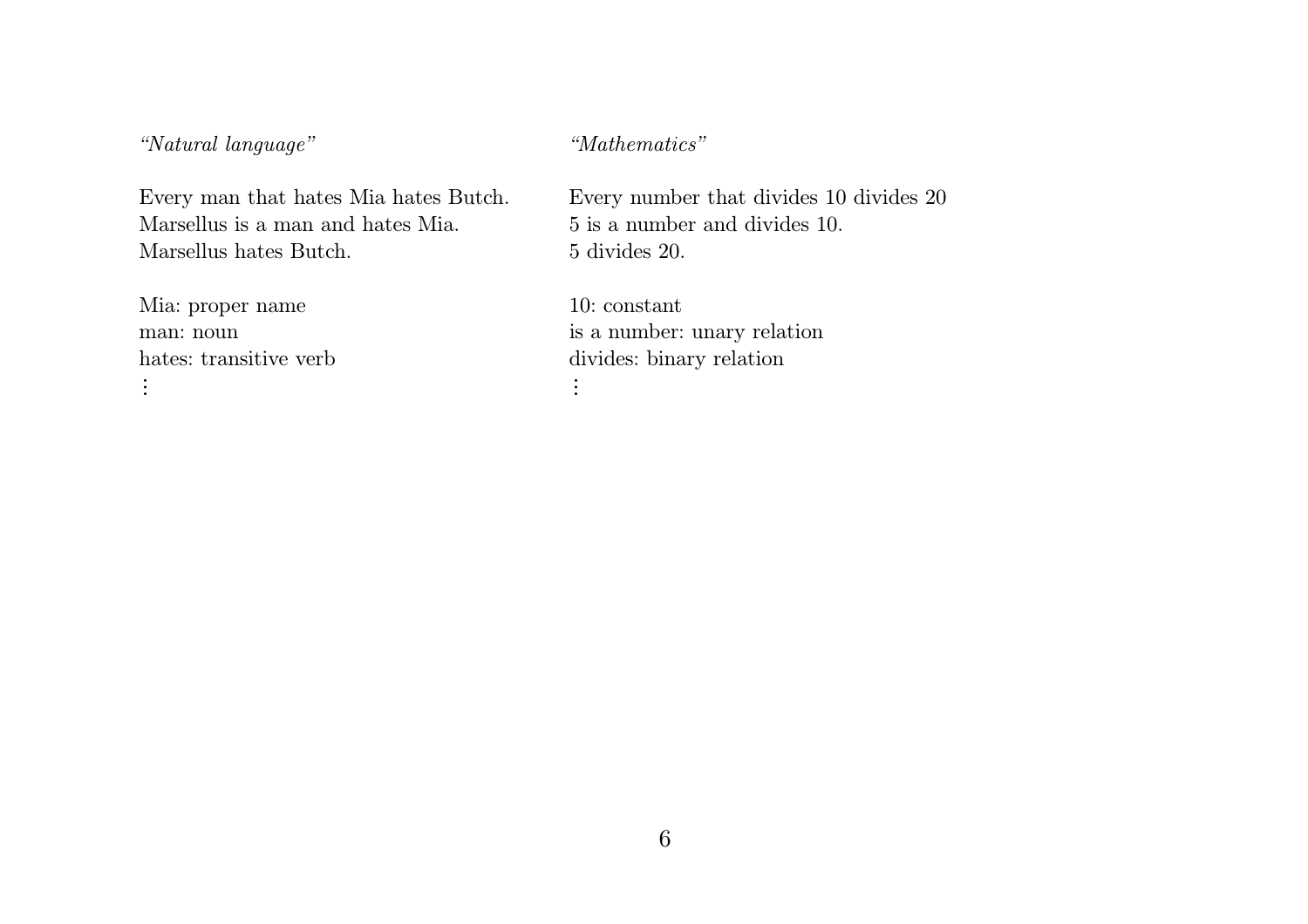The language of mathematics I

- −combination of natural language and "mathematical formulas"
- −specific, defined words and figures of speech
- −hypothetical constructions ("assume", "define", "let", ...)
- −definitions, theorems, proofs
- −- typography  $(\alpha, \beta, ..., \frac{a}{b}, \sqrt{\ } , \ldots)$
- −graphics (diagrams, pictures, ...)

. . .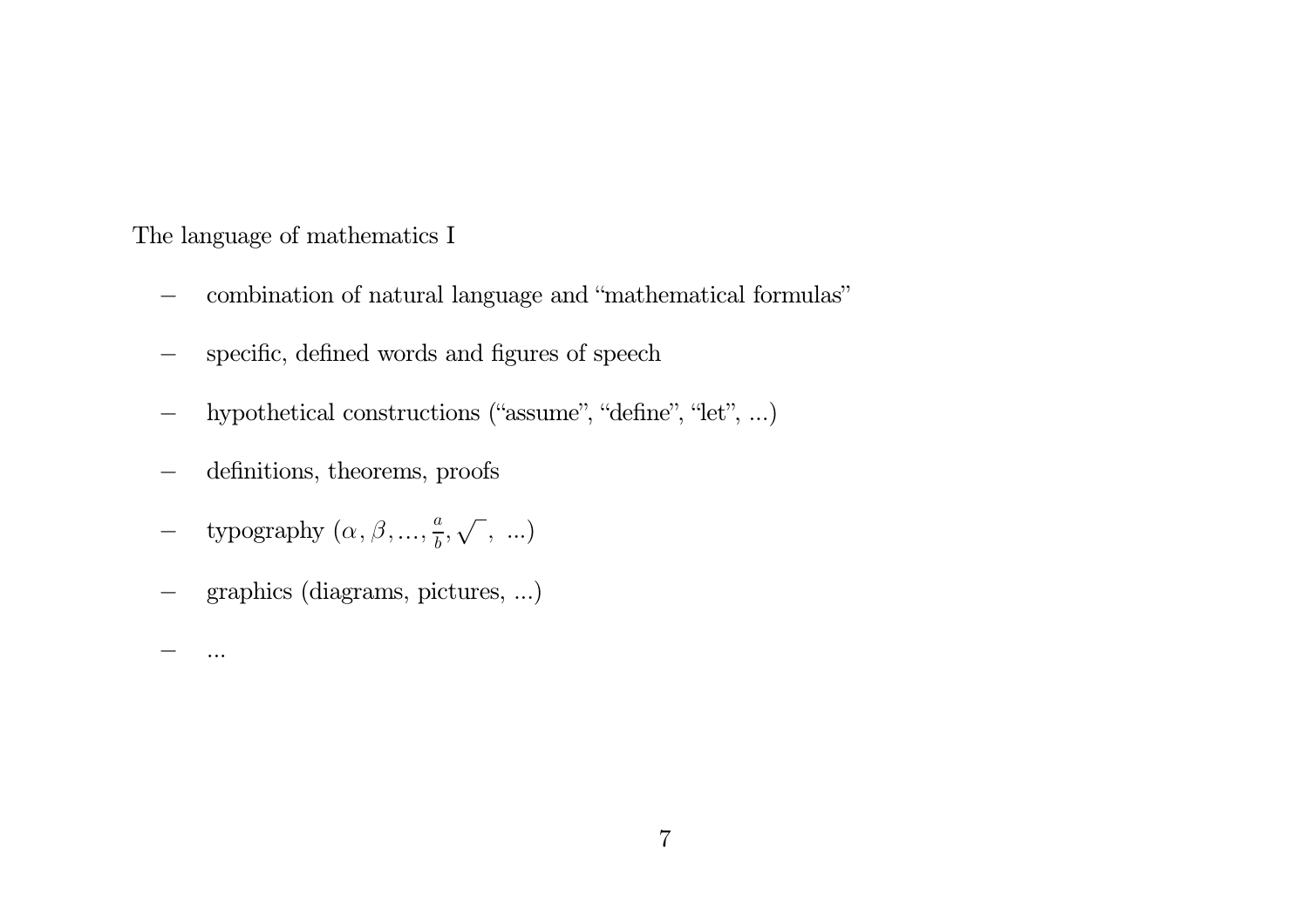The language of mathematics II

- −very concise, partially incomplete
- −relying on implicit assumptions, intuitions, traditions, ...
- − but: <sup>a</sup> proper mathematical text has, in principle, <sup>a</sup> definite meaning which can be expressed formally (in first-order logic and Zermelo-Fraenkel set theory).
- − this may help with problems of ambiguity in mathematical texts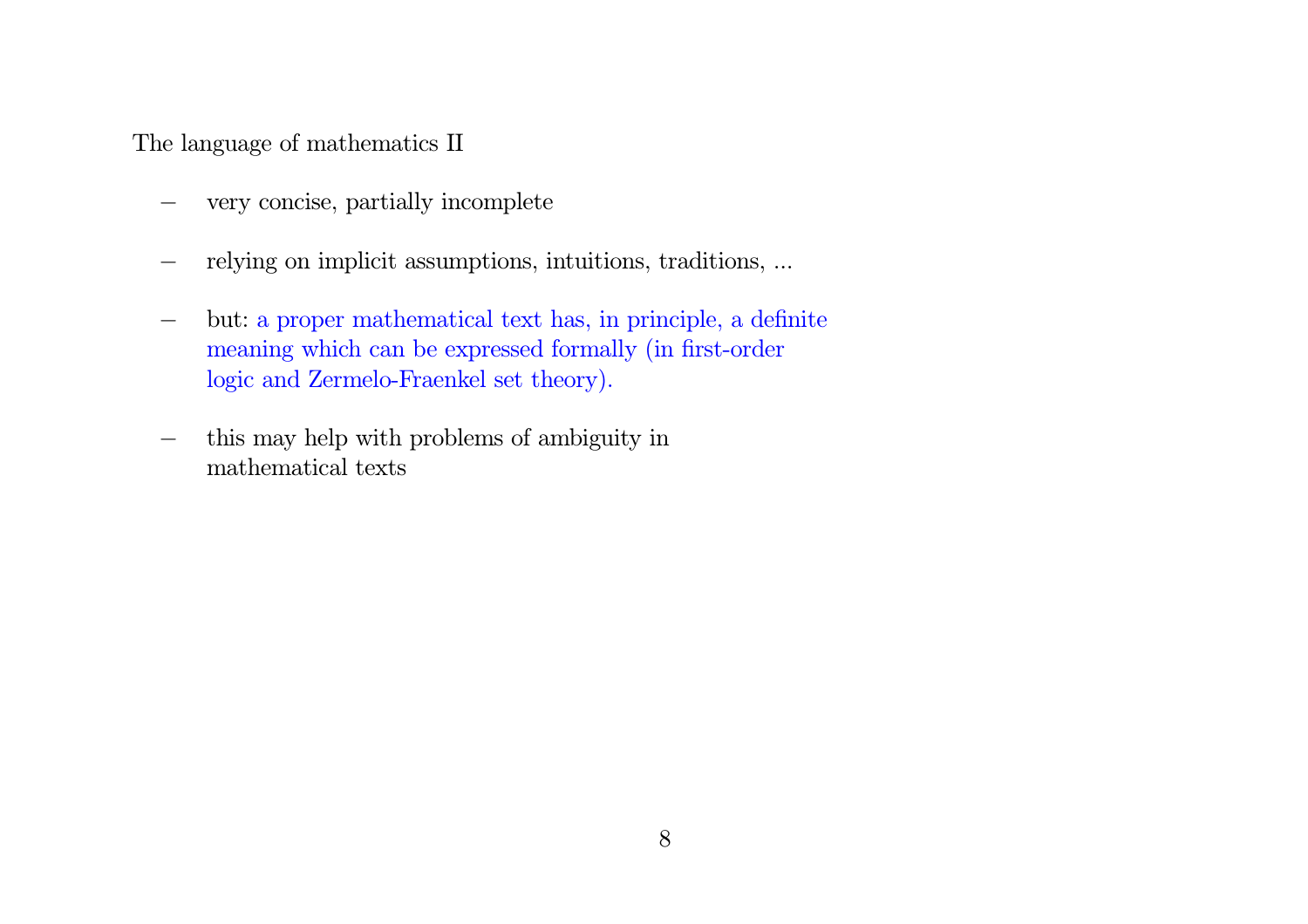Linguistic studies of mathematical language

- . . .
- −some normative texts: D. Knuth et al: *Mathematical writing*, 1988; L. Lamport: *How to write proofs*, 1 993; . . .
- − natural language at man/machine interfaces: P. Abrahams: *Machine verification of mathematical proofs*, 1963; ...
- − checking natural mathematical language: D. Simon: *Checking natural language proofs*, 1 988, and *Checking number theory proofs in natural language*, 1990; C. Zinn: *Understanding informal mathematical discourse*, 2004
- − B. Löwe, B. Schröder, *Thetic Phrases in Semi-Formal Usage*
- *ProofML* annotating mathematical proofs (B. Fisseni, B. Schröder, ...)
- . . .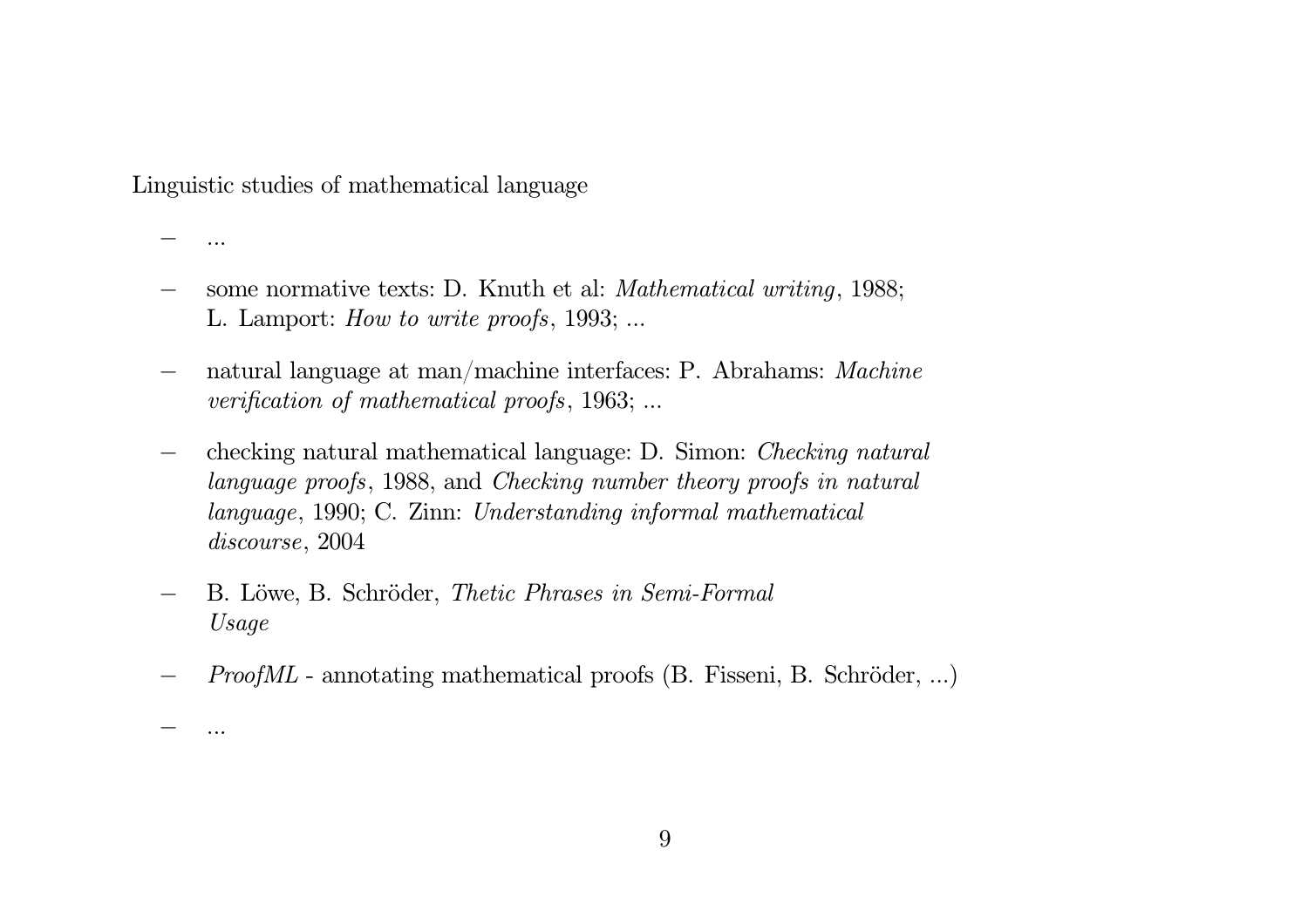### A "mathematical Curt"

### Typeset mathematical text

Input text ("Every man dies") l Parser, Tokenizer (readline. <sup>p</sup>l)  $T\!o\!kenized format ($  [all, man, die])  $\uparrow$  NLP (natural language processing) Internal representation  $(\ldots)$  $\uparrow$  ${\rm FOL}$  format  $({\tt all(A,imp(man(A),die(A))})$ l (fol2otter. <sup>p</sup>l, fol2mace. <sup>p</sup>l) Input format for theorem prover / model builder  $\updownarrow$  T<sub>E</sub>X $_{\rm MACS}$ <sup>L</sup><sup>A</sup>TEX-style format / XML format l Parser, Tokenizer (readline. <sup>p</sup>l) Tokenized format  $\hat{\mathbb{L}}$  NLP adapted to mathematical discourse Internal representation with discourse representation structures l First-order logic format  $\uparrow$  (fol2otter.pl) Input format for theorem prover Otter, ...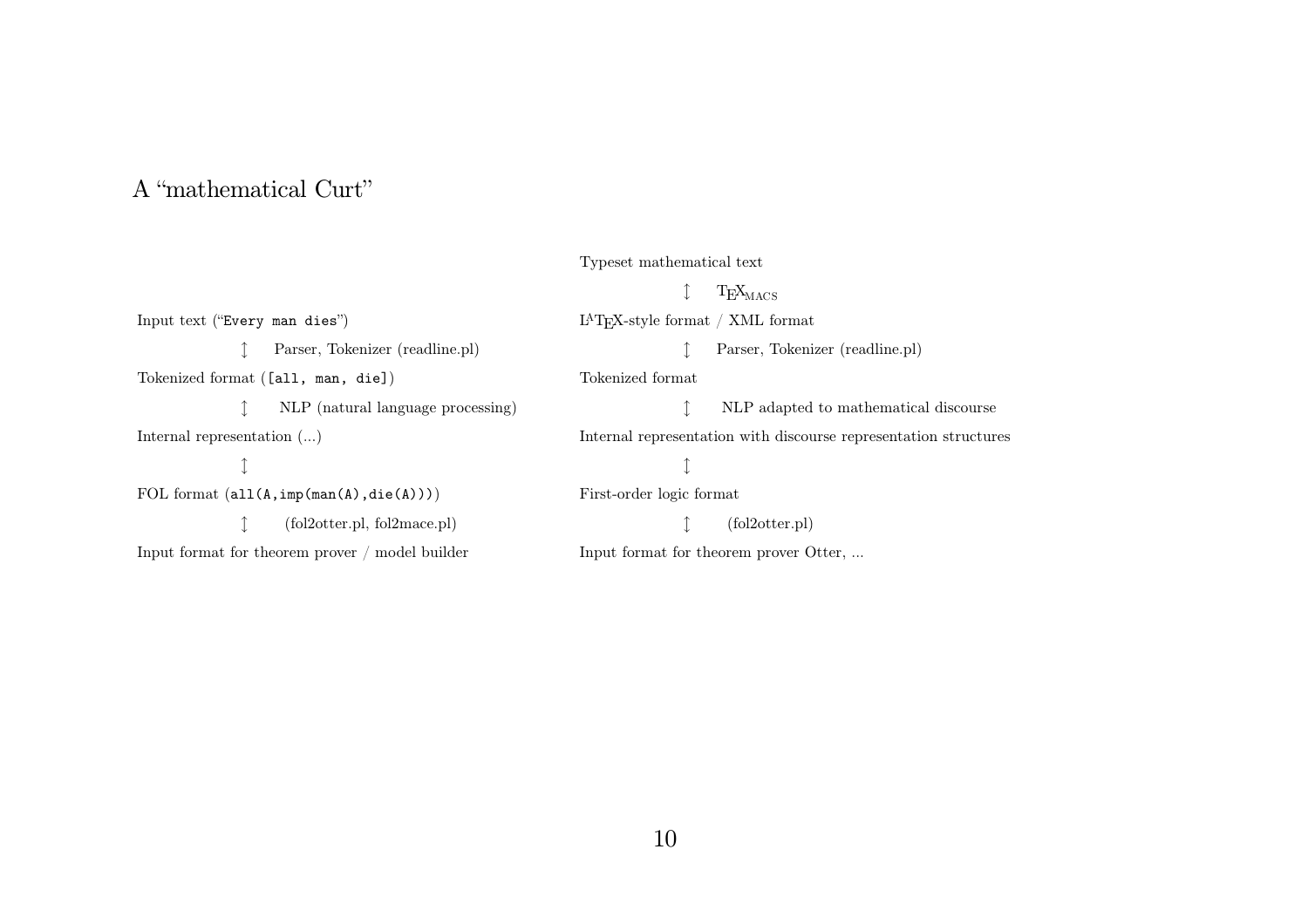The Naproche project (Natural language proof checking)

M. Carl, B. Fisseni, M. Klein, P. Koepke, N. Kolev, Th. Räsch, B. Schröder, J. Veldman

### www. math. uni- bonn. de/people/

Typeset mathematical text

 $\updownarrow$  T<sub>E</sub>X $_{\rm MACS}$ 

adapted XML format

l Parser, Tokenizer (readline. <sup>p</sup>l)

Tokenized format

 $\uparrow$  NLP adapted to mathematical discourse

Internal representation with discourse representation structures

 $\uparrow$ 

First-order logic format

l (fol2otter. <sup>p</sup>l)

Input format for theorem prover Otter

**Otter** 

accepted / not accepted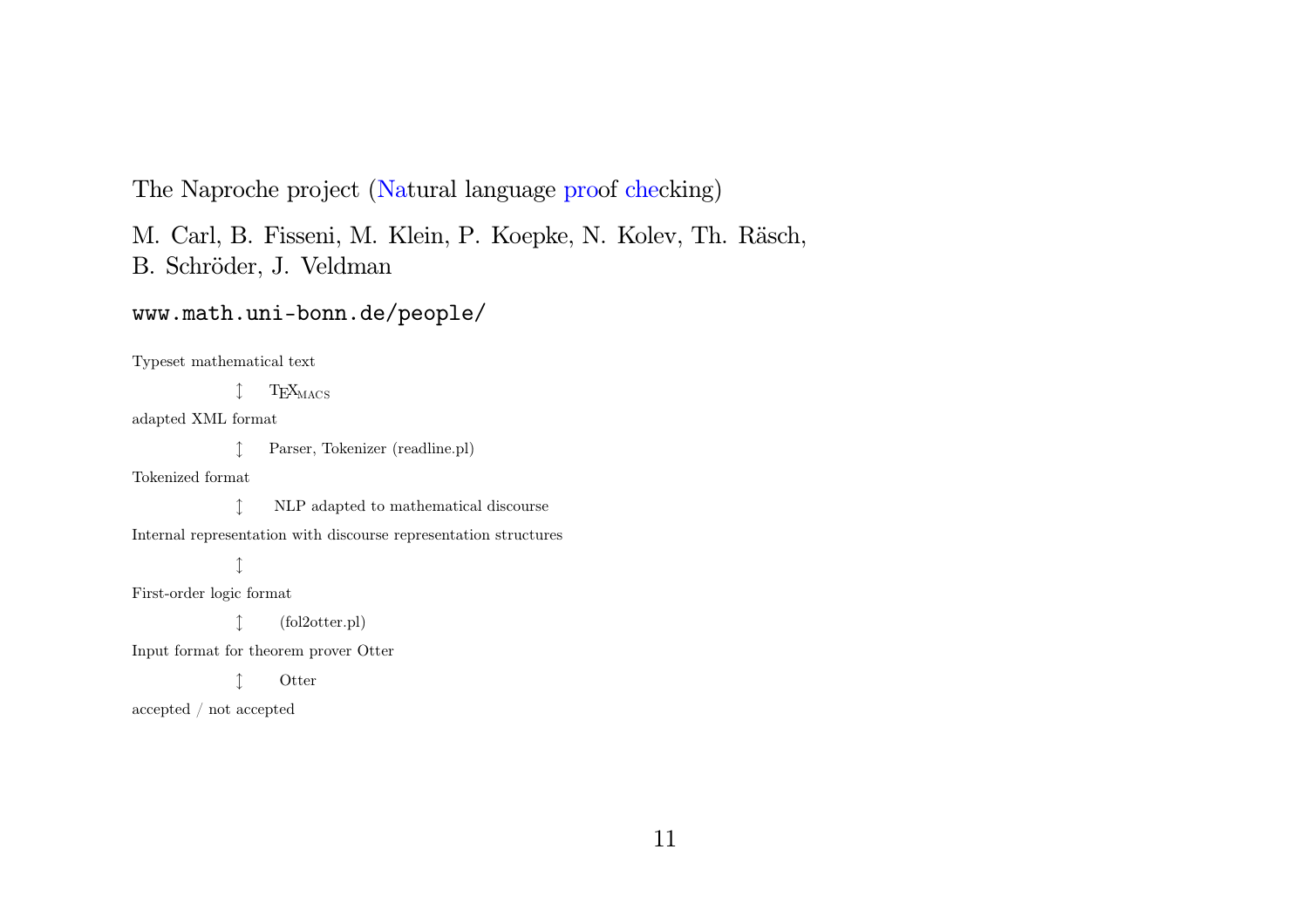. . . From <sup>a</sup> linguistic perspective, the Language of Mathematics is distinguished by the fact that its core mathematical meaning can be fully captured by an intelligent translation into first-order predicate logic. ...

The ... project NAPROCHE aims at constructing a system which accepts a controlled but rich subset of ordinary mathematical language including TeX-style typeset formulas and transforms them into formal statements. We adapt linguistic techniques to allow for common grammatical constructs and to extract mathematically relevant implicit information about hypotheses and conclusions. Combined with proof checking software we obtain NAtural language PROof CHEckers which are prototypically used ... to teach mathematical proving.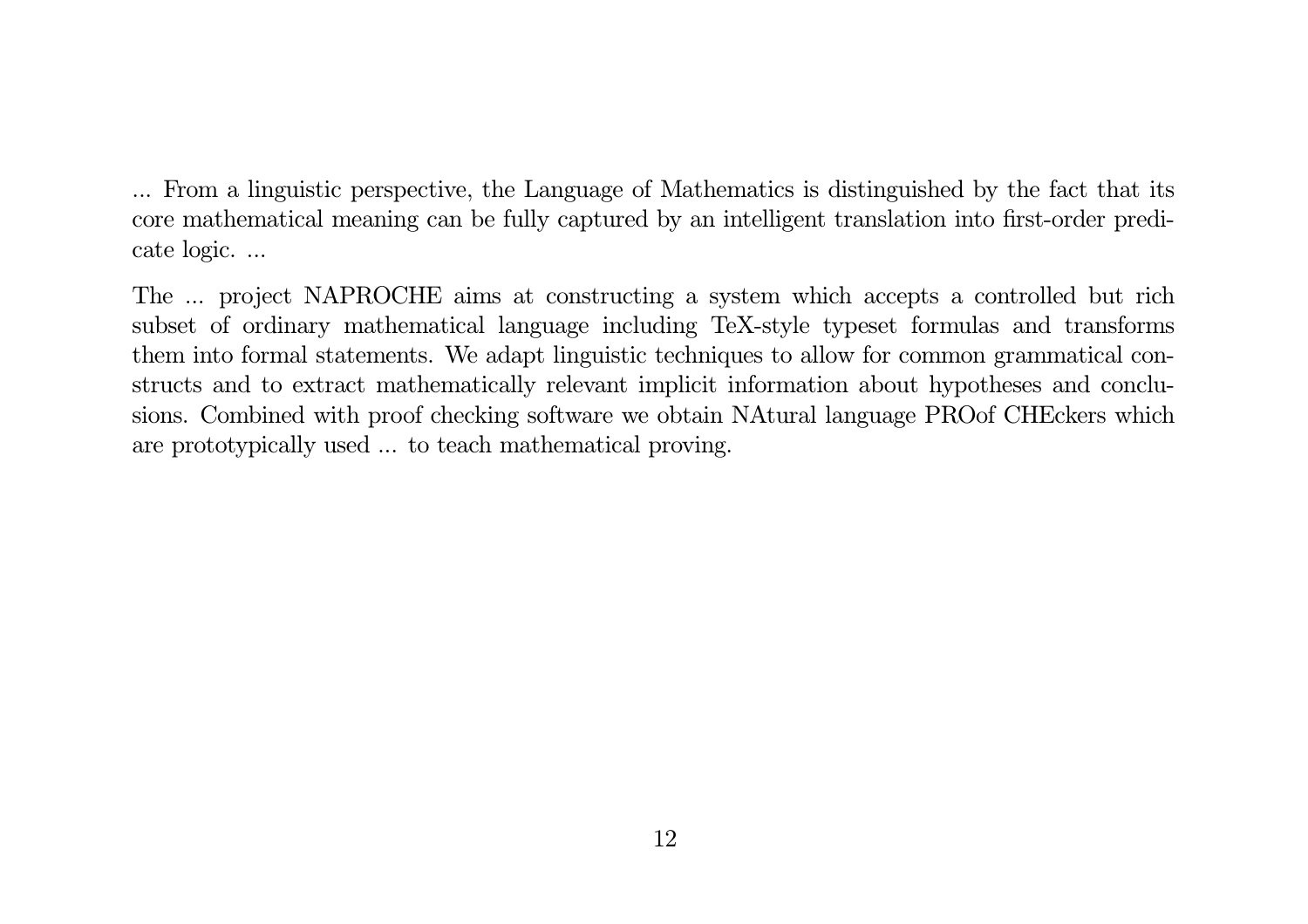Prover / proof checker

- −proof checking: e.g. MIZAR, home-grown Prolog checker
- − proof checking <sup>=</sup> proving every statement from available premises and methods, with e.g. Otter, Bliksem
- −- Problem: how to determine the available premises
	- −explicit declaration of premises: *By Theorem 5. 7 . . .*
	- − underspecified declarations which can resolved in context: *By induction hypothesis . . .*
	- −closely preceding statements
- −Solution (?): define a metric between statement in text and background knowledge, use premises with small distance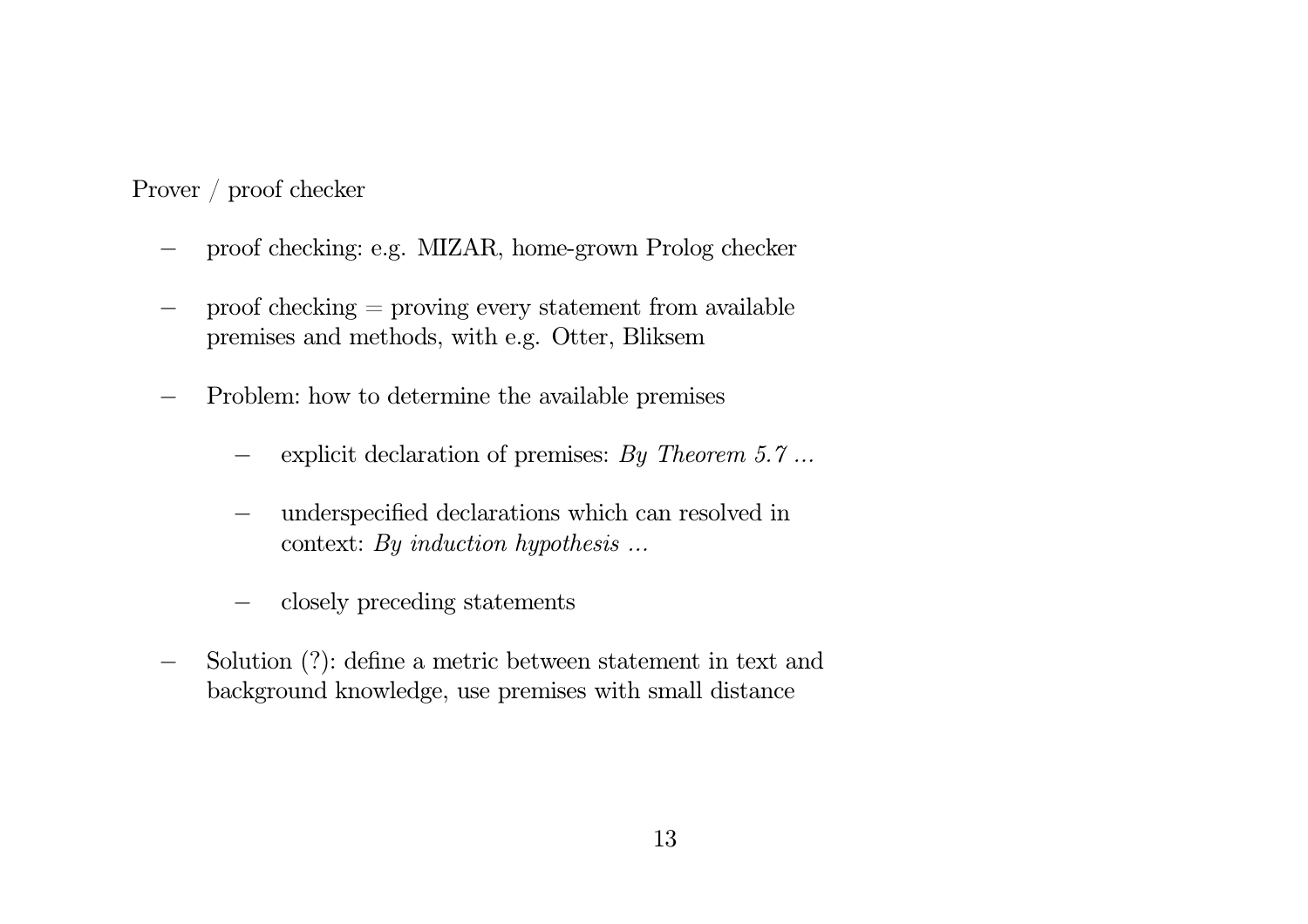Discourse representation structures (DRS)

- −describing the semantics of sequences of sentences, i. e. , discourse (H. Kamp: *A theory of truth and semantic representation*, 1981)
- −dealing with quantifiers (universal, existential, scope) and anaphora (pronouns, ...): Define a function  $f: A \rightarrow B$ . This function satisfies . . .
- − graphical presentation of DRS: variables and properties of variables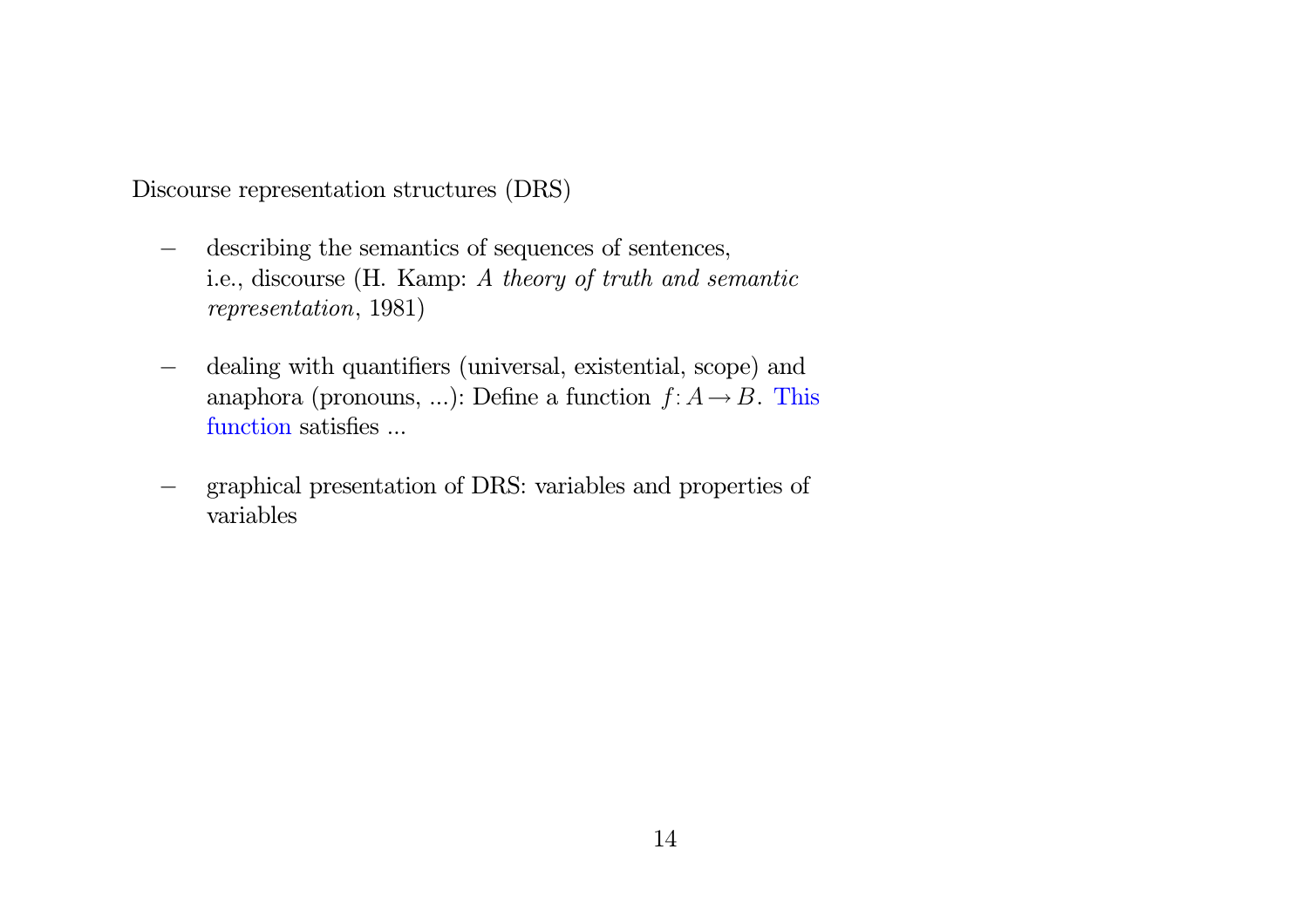Example (curtPPDRT)

- > Mia dances.
- > interpretations

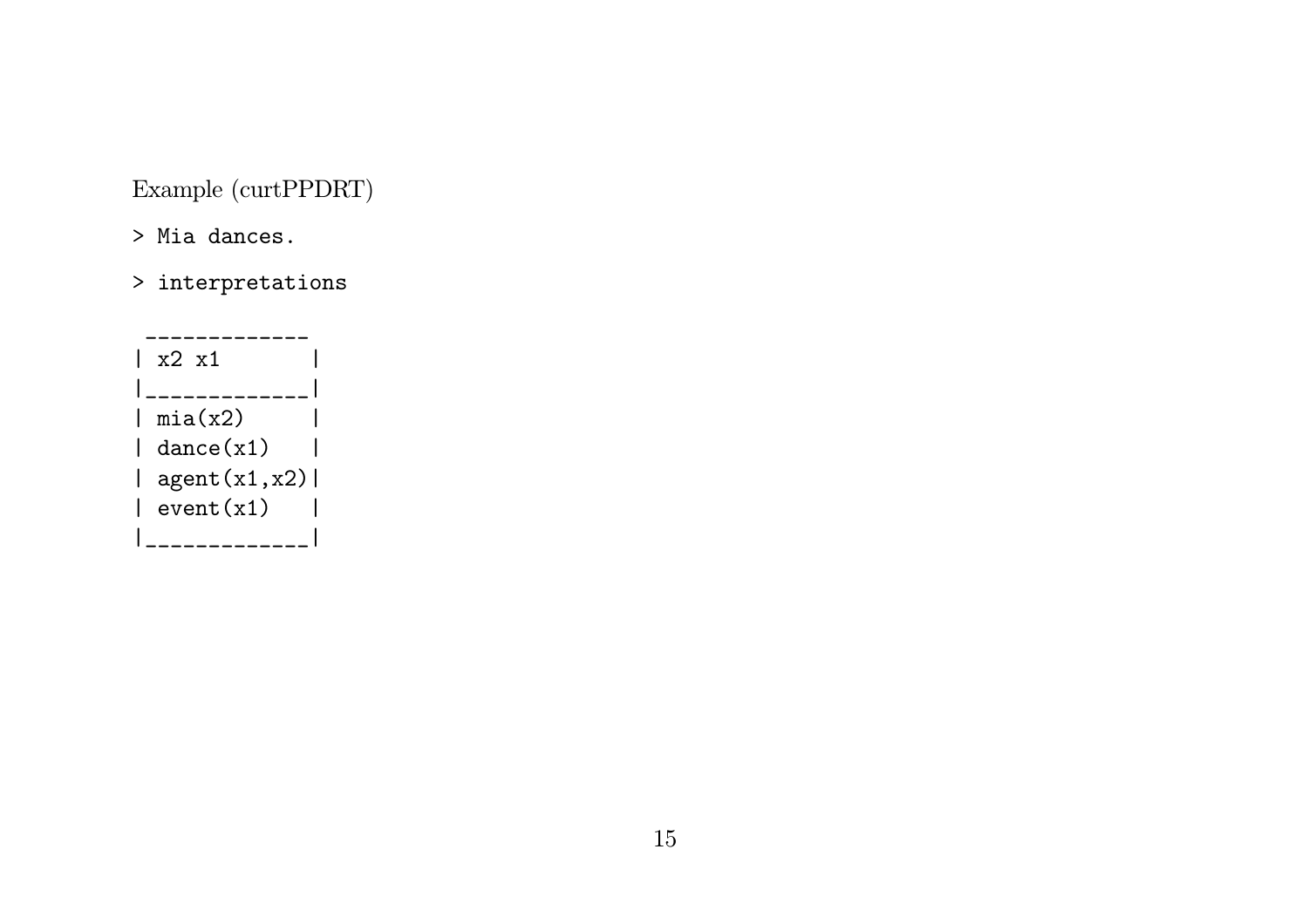Example (curtPPDRT)

- > Every man dances.
- $>$  interpretations

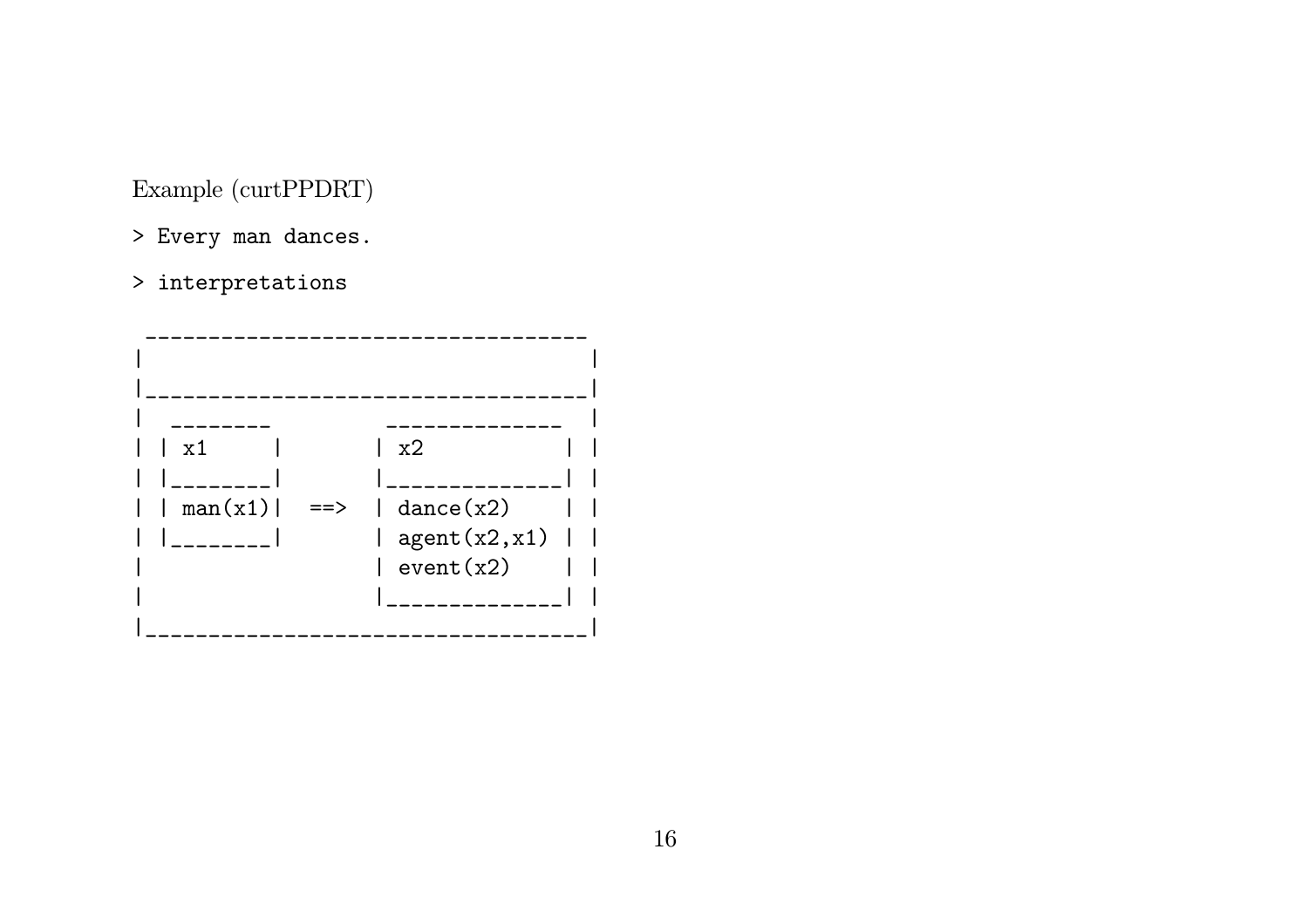Formal Grammar: XML –> DRS semantics

− as in Blackburn-Bos, with mathematical features added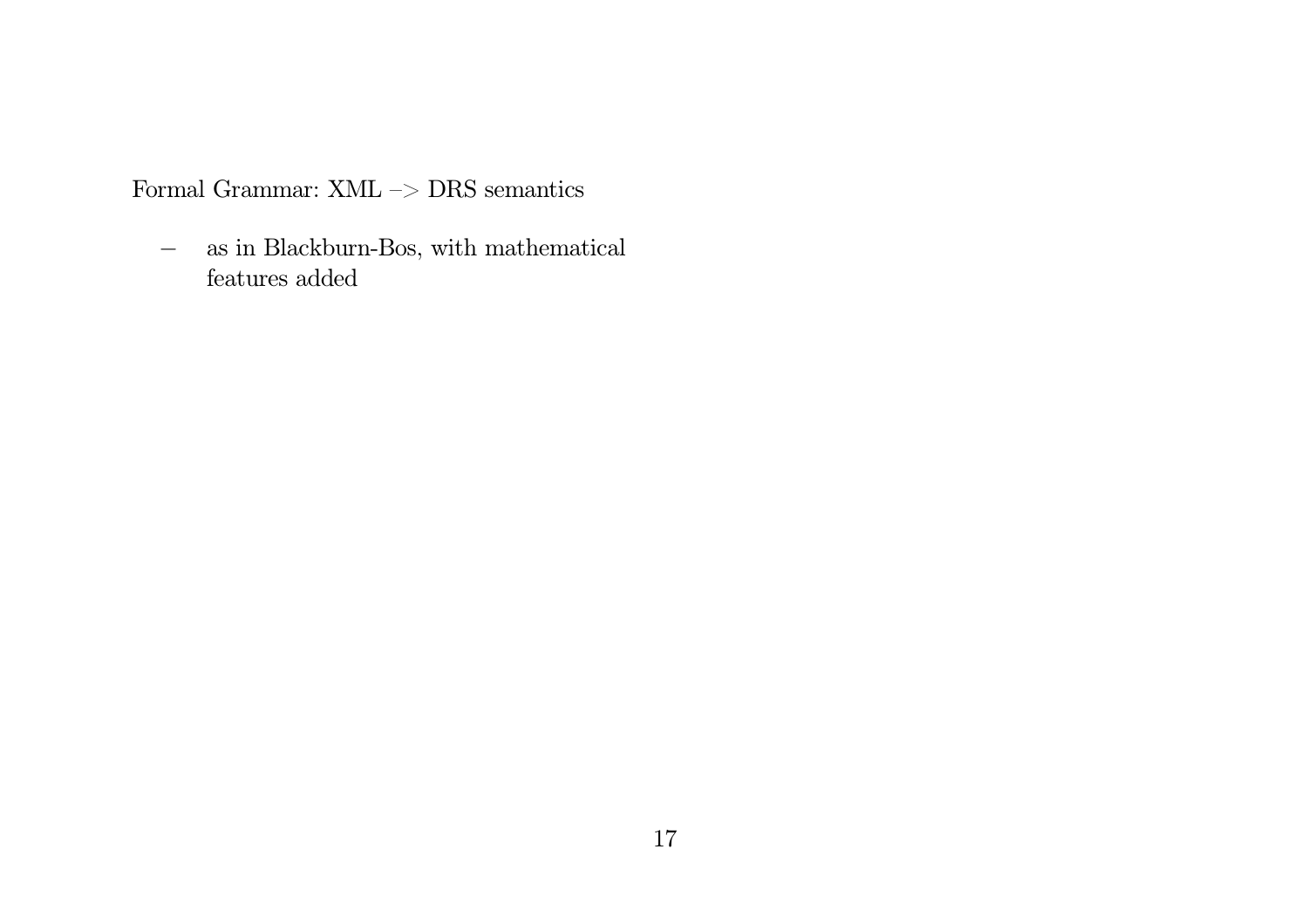NLP: Semantics of simple natural language "Fido chases every cat"

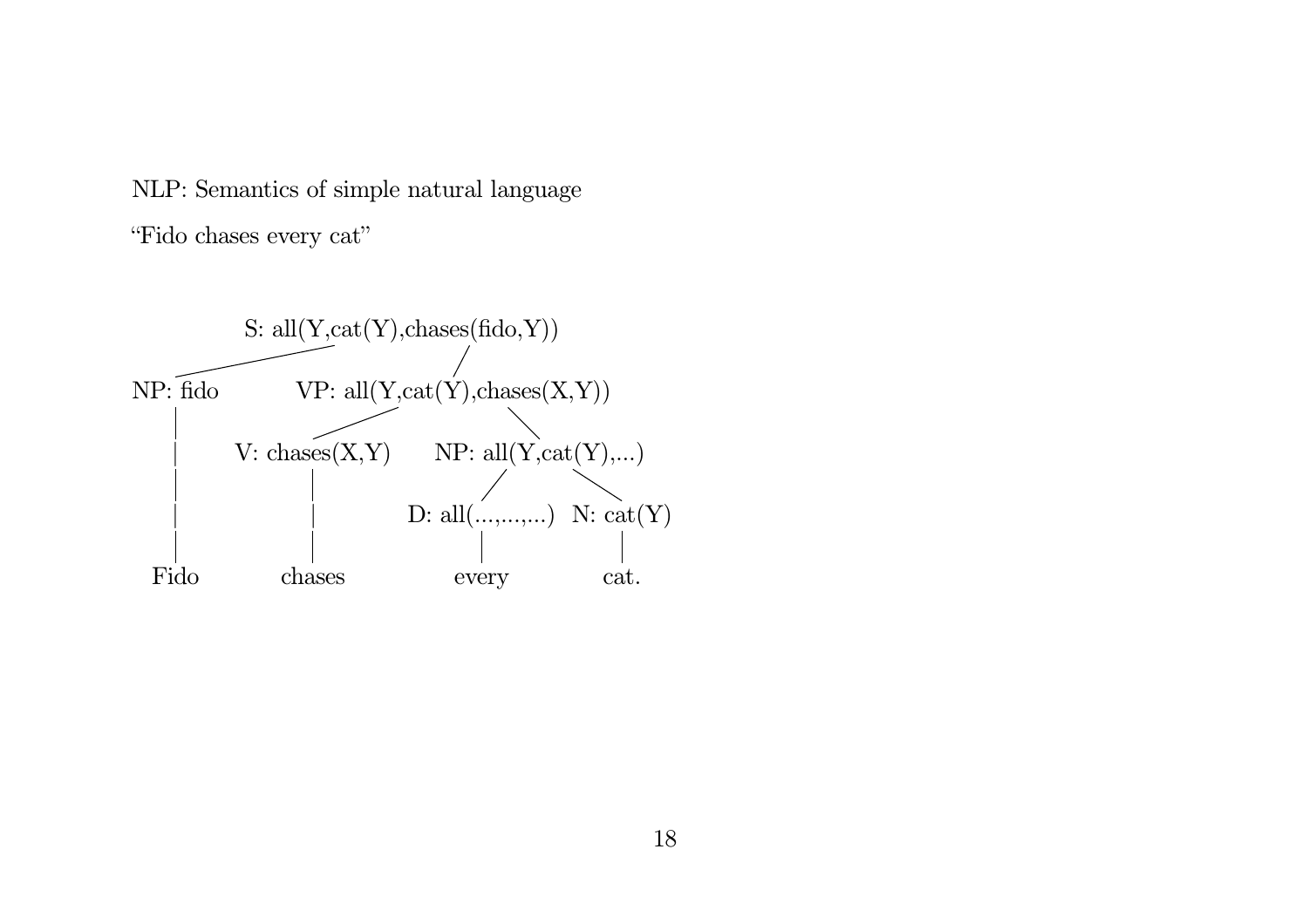NLP: Semantics of simple mathematical language "1 divides every integer."



i.e.,  $\forall y\in\mathbb{Z} \ 1|y$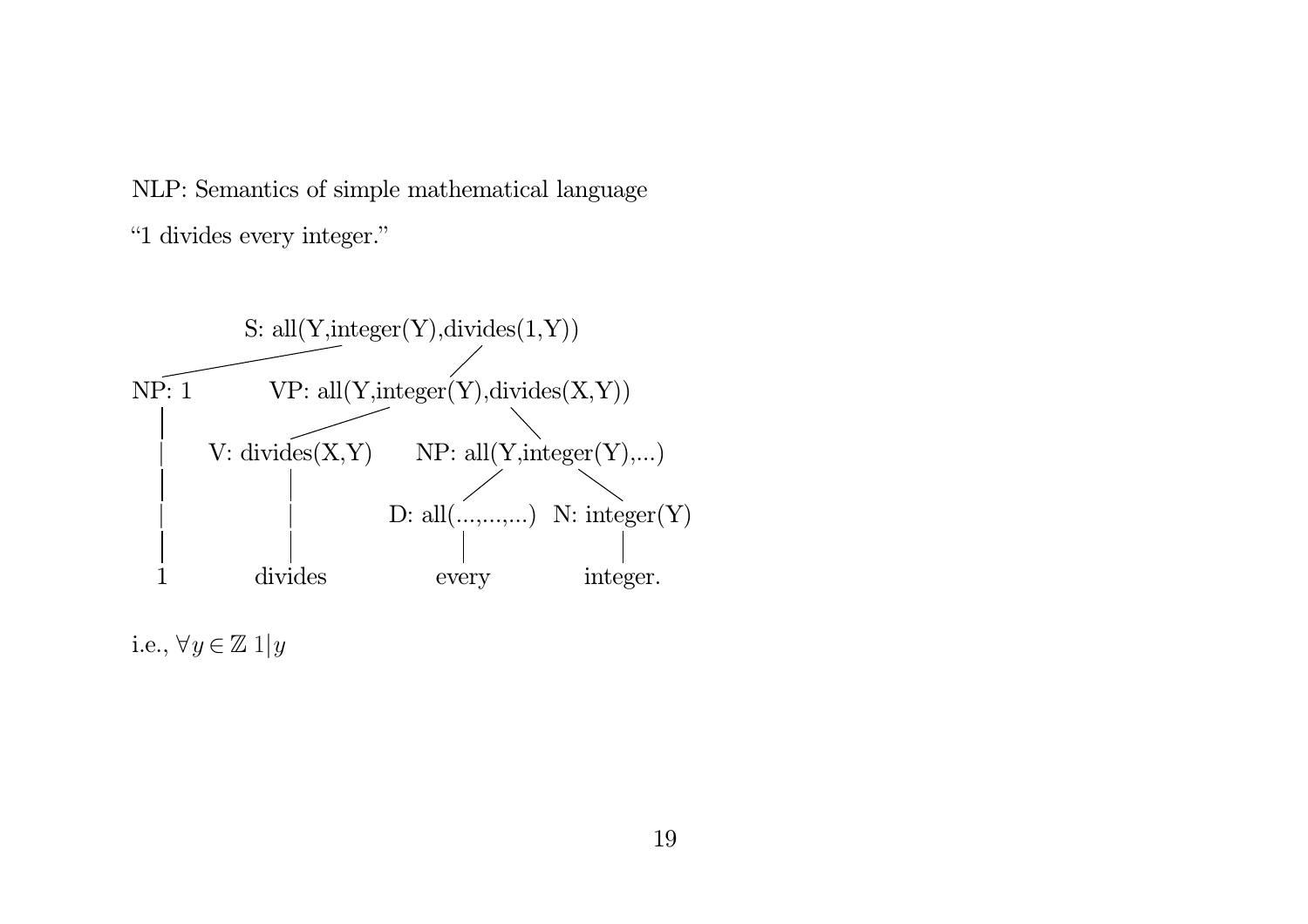The mathematical text editor  $T_{\text{E}}\text{X}_{\text{MACS}}$ 

- −- WYSIWYG L<sup>A</sup>T<sub>E</sub>X-quality text editor
- −uses the T<sub>E</sub>X and L<sup>A</sup>T<sub>E</sub>X algorithms and font handling
- −Joris van der Hoeven 1999 -
- −www. texmacs. org
- − extendable system with scheme/guile as extension language
- −can export to XML / MATHML
- − can be used as an interface to other programs and for Naproche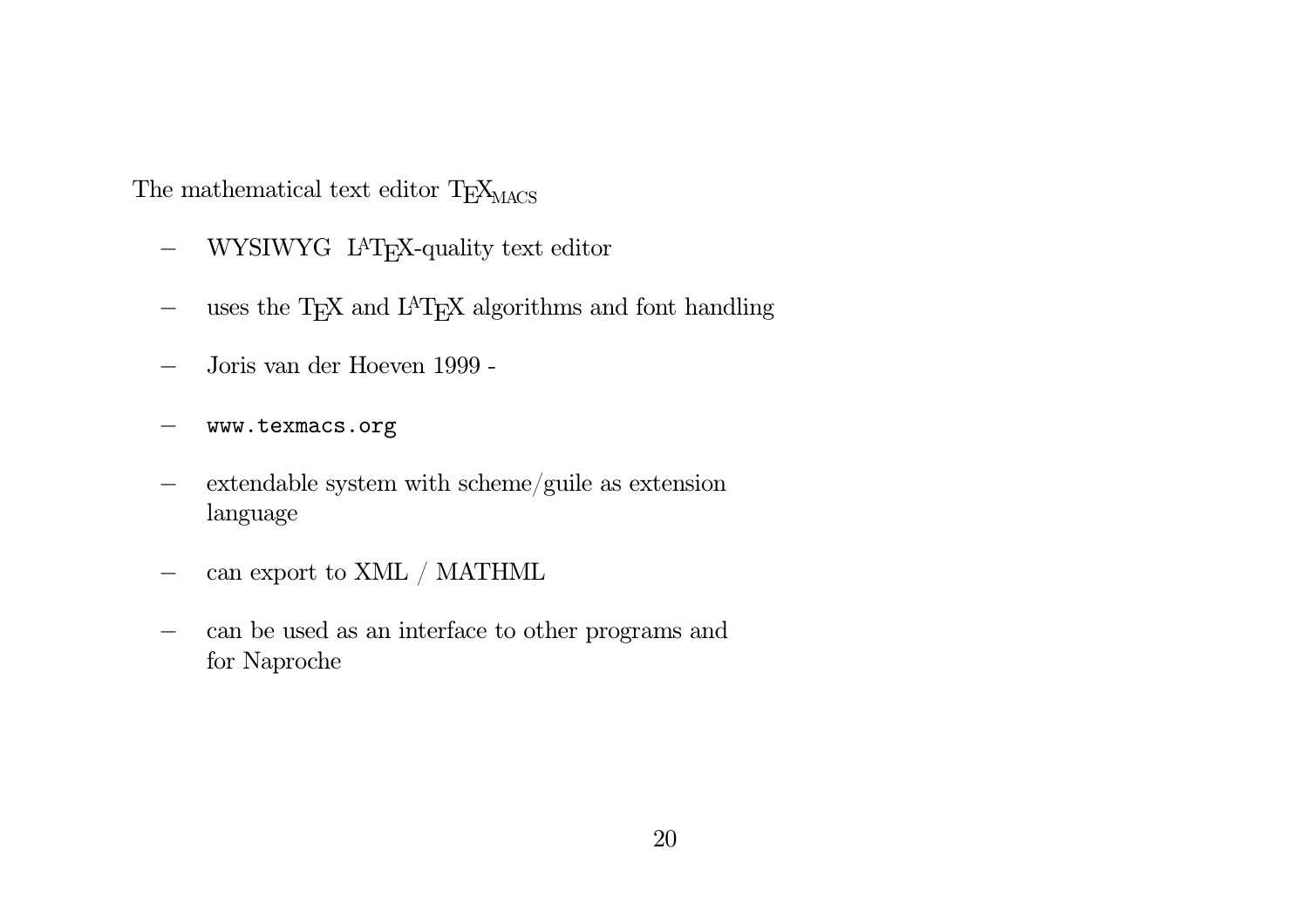```
Theorem. (\neg \varphi \lor \psi) \rightarrow (\varphi \rightarrow \psi).
Proof.
 Let (\neg \varphi \vee \psi).Let \neg \varphi. Let \varphi. Contradiction. \psi. Thus \varphi \rightarrow \psi. Thus \neg \varphi \rightarrow (\varphi \rightarrow \psi).
 Let \psi. Let \varphi. \psi. Thus \varphi \rightarrow \psi. Thus \psi \rightarrow (\varphi \rightarrow \psi).
\varphi \to \psi. Thus (\neg \varphi \lor \psi) \to (\varphi \to \psi).
Qed.
```

```
Internal representation ( .tm file)
```
. . .

```
<TeXmac s | 1 . 0. 6>
<style|generic>
< \body>
  Example:
  \langle \text{quotation} \rangleTheorem. <with|mode|math|(\<neg\>\<varphi\>\<vee\>\<psi\>)\<rightarrow\>
                (\langle varphi \rangle > \langle rightarrow \rangle > \langle psi \rangle >).Proof .
     Let <with|mode|math|(\<neg\>\<varphi\>\<vee\>\<psi\>)>.
     Let <with|mode|math|\<neg\>\<varphi\>>. Let <with|mode|math|\<varphi\>>.
     \mathtt{Controliction.~<with|mode|math>\verb|~xi|>>.~Thus}<with|mode|math|\<varphi\>\<rightarrow\>\<psi\>>. Thus
     <wi th| mode| math| \ <neg\ > \ <varphi \ >\ <ri ghtarrow\ > ( \ <varphi \ > \ <ri ghtarrow\ >\ <ps i \ >) > .
```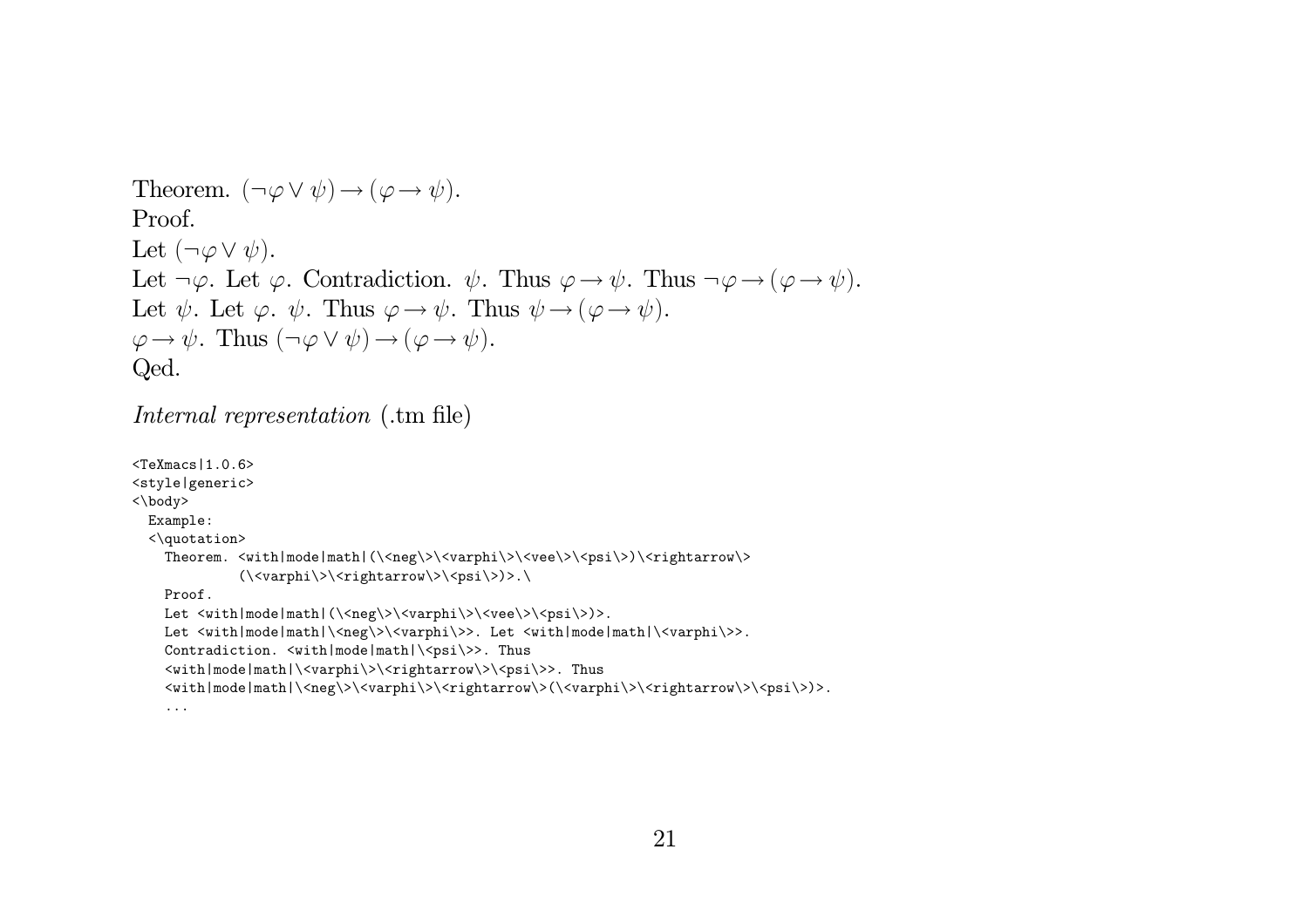A weak Naproche prototype

- $-$  T<sub>E</sub>X<sub>MACS</sub> + all other layers implemented in home-grown PROLOG
- −simple keyword language
- −- Theorem / Proof / Qed construct
- −no explicit references to assumptions and lemmas
- −only simple proof rules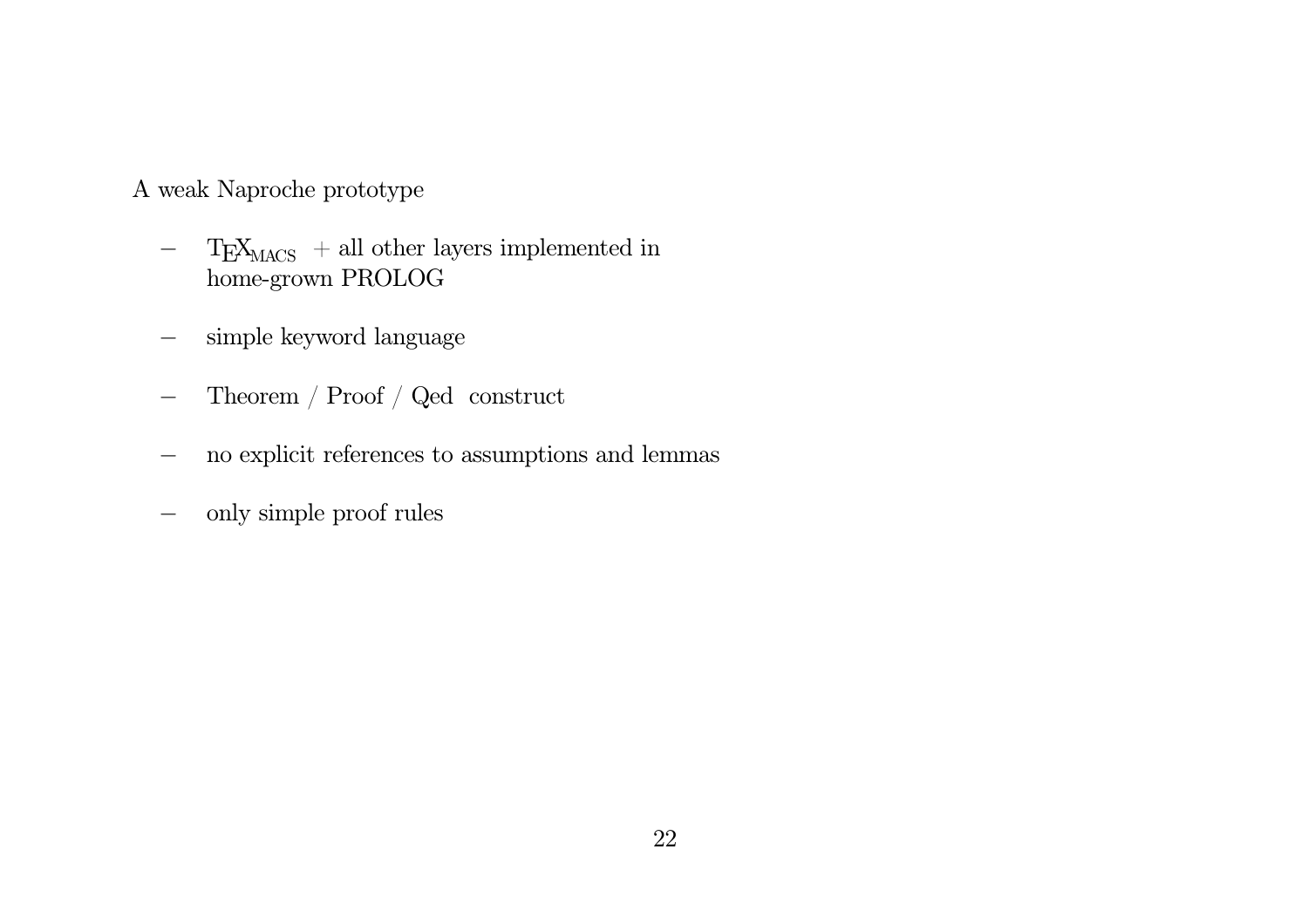Example *de Morgan*:

Theorem.  $\alpha \wedge \beta \rightarrow \neg(\neg \alpha \vee \neg \beta)$ .

Proof. Assume  $\alpha \wedge \beta$ . Assume for a contradiction that  $\neg \alpha \vee \neg \beta$ . Assume  $\neg \alpha$ .  $\alpha$ . Contradiction. Thus  $\neg \alpha \rightarrow \bot$ .

Assume  $\neg \beta$ .  $\beta$ . Contradiction. Thus  $\neg \beta \rightarrow \bot$ .

Hence contradiction. Thus  $\neg(\neg \alpha \lor \neg \beta)$ . Thus  $\alpha \land \beta \rightarrow \neg(\neg \alpha \lor \neg \beta)$ .

Qed.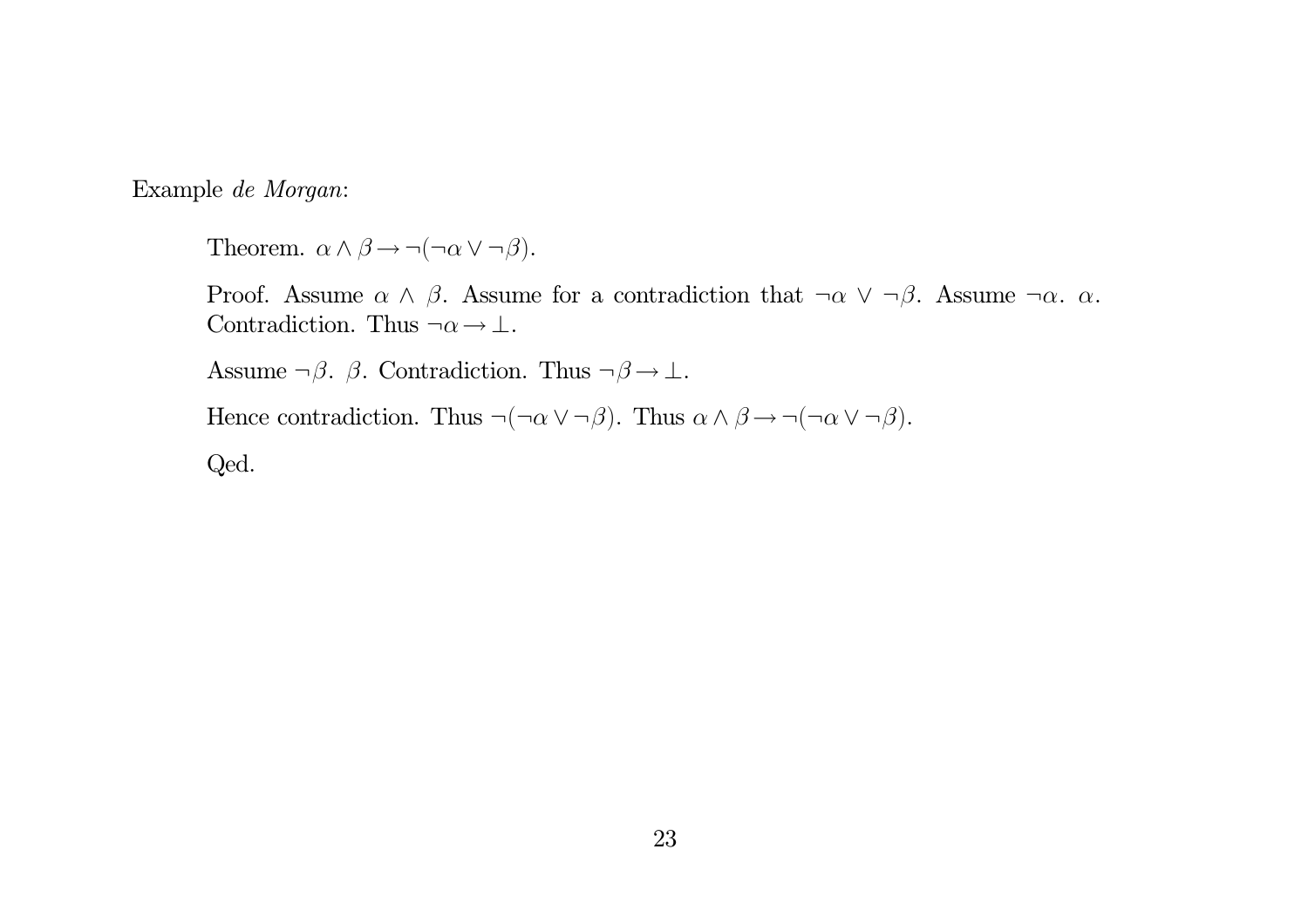### Example *strict partial orders*:

Let  $\leq$  be a partial order, and let  $\leq$  be the associated *strict* relation:

Let  $\forall x \forall y \forall z (x \leq y \land y \leq z \rightarrow x \leq z).$ Let  $\forall x \in \mathcal{x}$ . Let  $\forall x \forall y (x \leq y \land y \leq x \rightarrow x = y)$ . Define  $\forall x \forall y (x \langle y \leftrightarrow x \leq y \land \neg x = y).$ 

A Naproche proof of the transitivity of <sup>&</sup>lt; :

Theorem.  $\forall x \forall y \forall z (x \langle y \land y \langle z \to x \langle z \rangle).$ 

Proof. Let  $x < y$  and  $y < z$ . Then  $x < y$ .  $x \leq y \land \neg x = y$ . In particular  $x \leq y$ .

Also  $y < z$ . Then  $y \leq z$  and  $\neg y = z$ .  $y \leq z$ .  $x \leq y$  and  $y \leq z$ .  $x \leq z$ .

Assume for a contradiction that  $x = z$ . Then  $z = x$ .  $y \leq x$ . Hence  $x \leq y$  and  $y \leq x$ . Hence  $x = y$ . But  $\neg x = y$ . Contradiction. Thus  $\neg x = z$ . Hence  $x \leq z$  and  $\neg x = z$ . Hence  $x < z$ .

Thus  $\forall x \forall y \forall z (x \langle y \land y \langle z \rangle \rightarrow x \langle z \rangle)$ . Qed.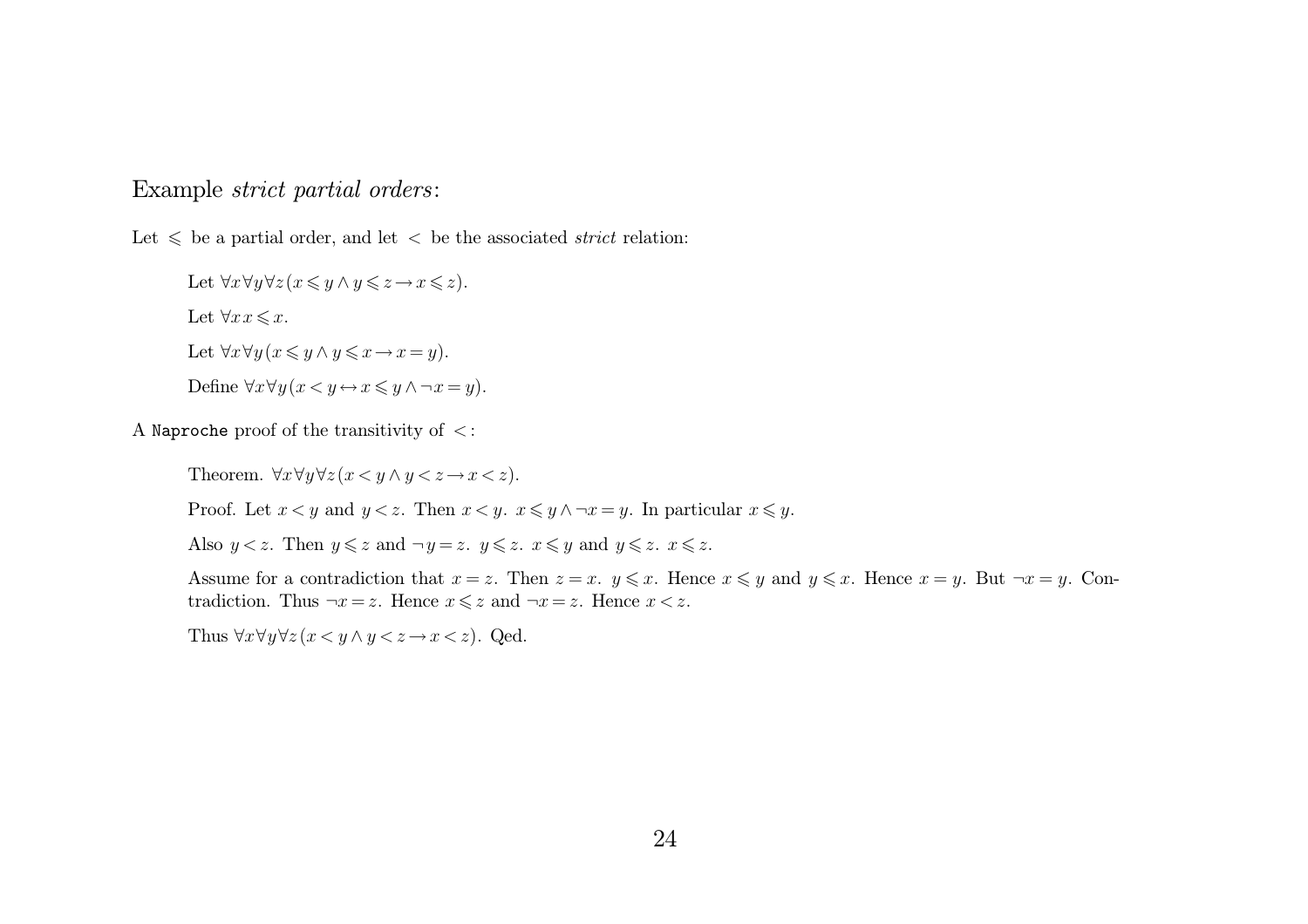### Example *ordinals*:

We make some set theoretic assumptions. The *empty* set  $\emptyset$  is characterized by:

Assume that  $\neg \exists x \, x \in \emptyset$ .

Assume that for all x not  $x \in x$ .

We define *ordinals* according to John von Neumann:

Define for all x (Trans(x) if and only if  $\forall u \forall v (u \in v \land v \in x \rightarrow u \in x)$ ).

Define for all x (x is an ordinal iff  $\text{Trans}(x) \wedge \forall y (y \in x \rightarrow \text{Trans}(y))$ ).

We prove some basic facts about ordinals.

Theorem.  $\emptyset$  is an ordinal.

Proof. Consider  $u \in v$  and  $v \in \emptyset$ . Then  $v \in \emptyset$ .  $\exists x \ x \in \emptyset$ . Contradiction. Then  $u \in \emptyset$ . Thus  $\forall u \forall v \ (u \in v \land v \in \emptyset \to u \in \emptyset)$ . Hence Trans $(\emptyset)$ .

Consider  $y \in \emptyset$ . Then  $\exists x \, x \in \emptyset$ . Contradiction. Then  $\text{Trans}(y)$ . Thus  $\forall y \, (y \in \emptyset \to \text{Trans}(y))$ .

Hence Trans( $\emptyset$ ) and  $\forall y (y \in \emptyset \rightarrow \text{Trans}(y))$ . Qed.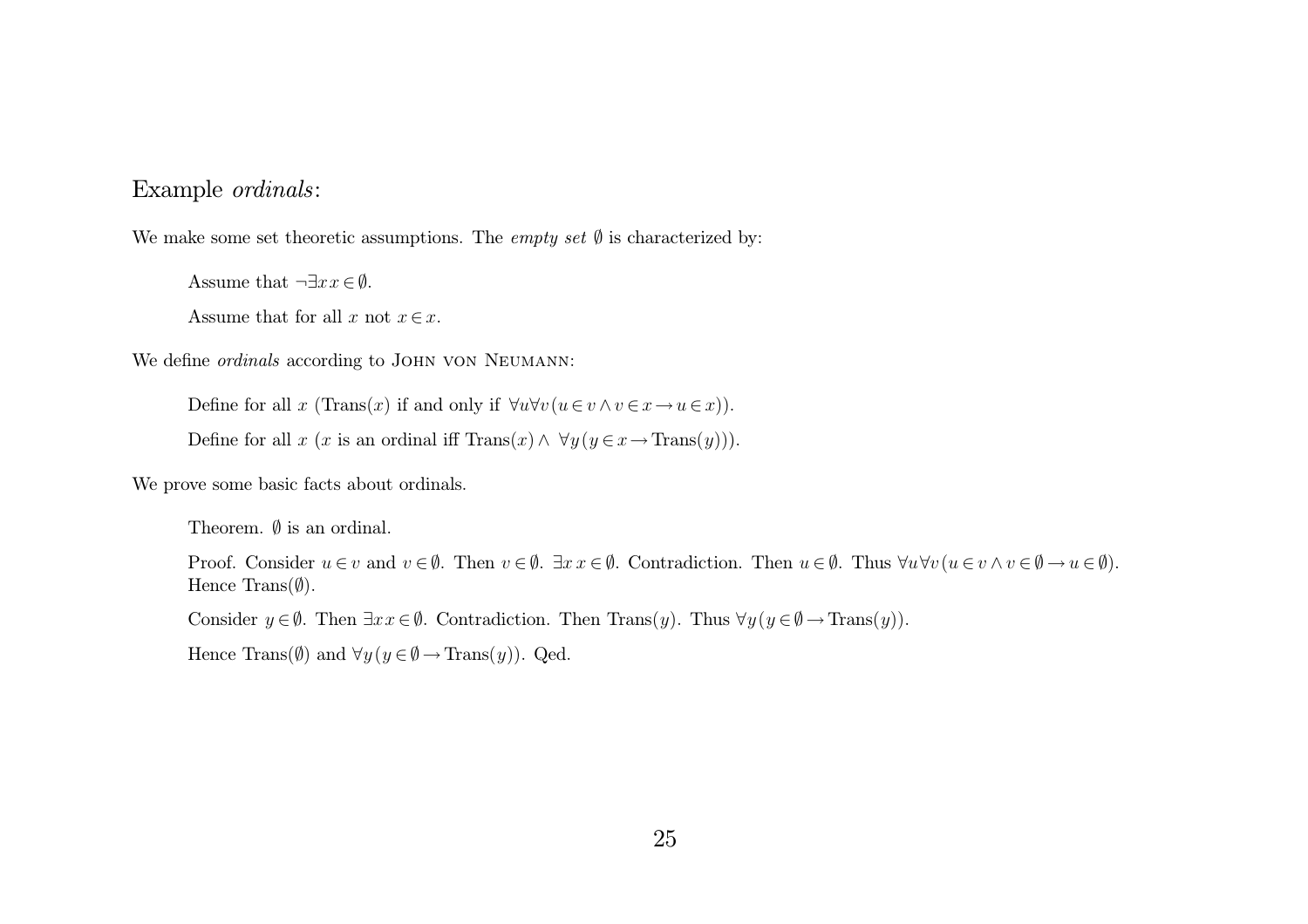The next theorem shows that the class Ord of all ordinals is transitive:

Theorem. For all y for all  $x ( x \in y$  and y is an ordinal implies x is an ordinal).

Proof. Consider  $x \in y$  and y is an ordinal. Then  $\text{Ord}(y)$ . Trans $(y)$  and  $\forall z(z \in y \to \text{Trans}(z))$ . In particular  $\forall z(z \in y \to \text{Trans}(z))$  $y \rightarrow \text{Trans}(z)$ ). Observe that  $x \in y$ . Hence  $\text{Trans}(x)$ .

Consider  $u \in x$ . Trans $(y)$ . So  $\forall u \forall v (u \in v \land v \in y \to u \in y)$ . Observe that  $u \in x$  and  $x \in y$ . Hence  $u \in y$ . Recall that  $\forall z (z \in y \rightarrow \text{Trans}(z))$ . Hence  $\text{Trans}(u)$ . Thus  $\forall u (u \in x \rightarrow \text{Trans}(u))$ .

Together we have  $\text{Trans}(x)$  and  $\forall u (u \in x \rightarrow \text{Trans}(u))$ . Hence x is an ordinal. Thus for all y for all  $x (x \in y)$  and y is an ordinal implies  $x$  is an ordinal). Qed.

The Burali-Forti paradoxon: the class Ord of all ordinals is *not* <sup>a</sup> set:

Theorem. Not there is x such that  $\forall u (u \in x \leftrightarrow \text{Ord}(u))$ .

Proof. Assume for a contradiction that there is x such that  $\forall u(u \in x \leftrightarrow \text{Ord}(u))$ . Assume  $\forall u(u \in x \leftrightarrow \text{Ord}(u))$ .

Lemma. Ord $(x)$ .

Proof. Let  $u \in v$  and  $v \in x$ . Then  $u \in v$ .  $v \in x$ . Ord $(v)$ . Together we have  $u \in v$  and Ord $(v)$ . So Ord $(u)$ .  $u \in x$ . Thus  $\forall u \forall v (u \in v \land v \in x \rightarrow u \in x)$ . Hence Trans $(x)$ .

Consider  $y \in x$ . Then  $\text{Ord}(y)$ . Trans $(y) \wedge \forall z (z \in y \rightarrow \text{Trans}(z))$ . In particular Trans $(y)$ . Thus  $\forall y (y \in x \rightarrow \text{Trans}(y))$ .

Together we have  $\text{Trans}(x) \wedge \forall y (y \in x \rightarrow \text{Trans}(y))$ . Hence x is an ordinal. Qed.

Then  $x \in x$ . But  $\neg x \in x$ . Contradiction. Thus contradiction. Thus not there is x such that  $\forall u (u \in x \leftrightarrow Ord(u))$ . Qed.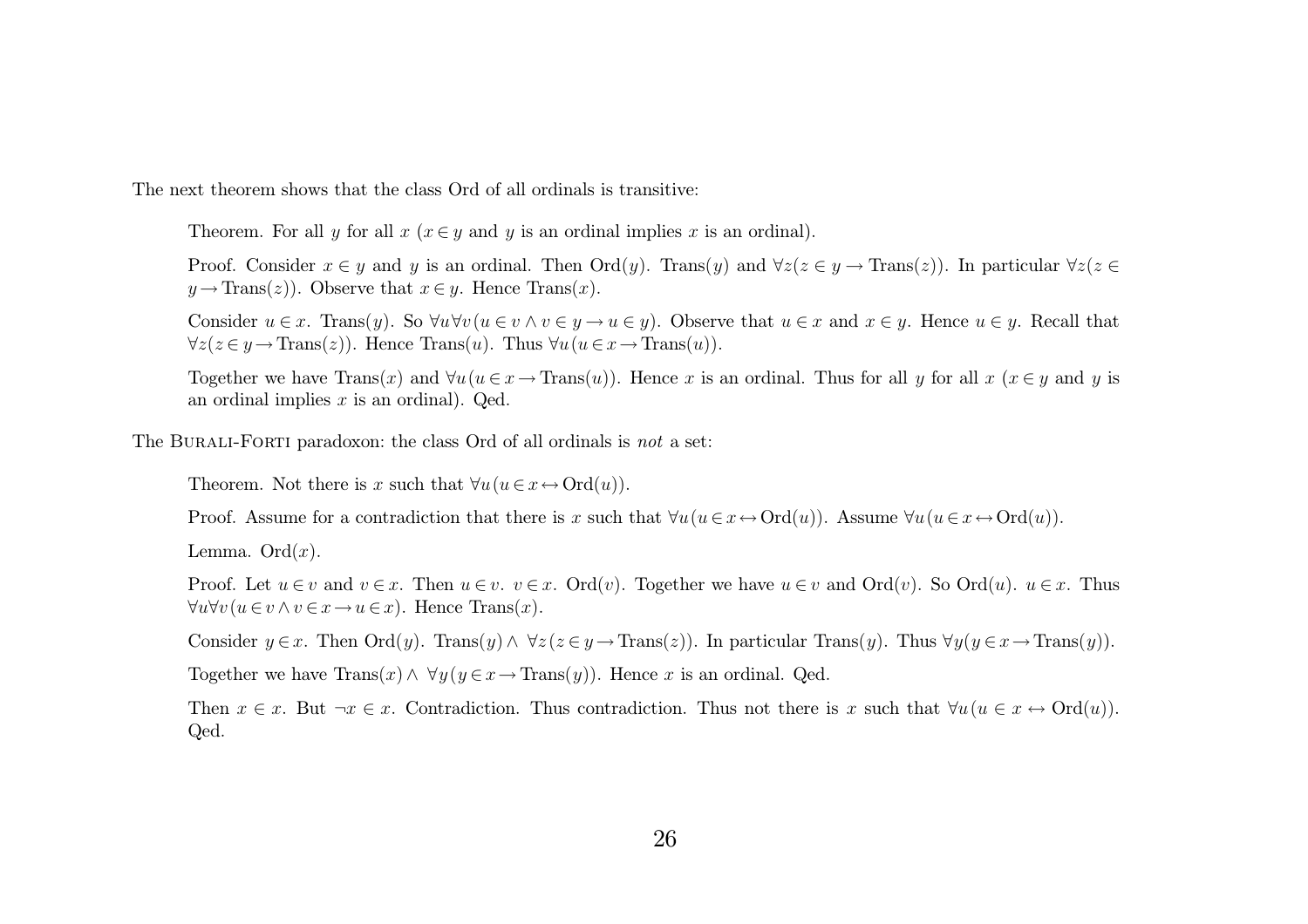### Experiences

- − the prototype Naproche defines <sup>a</sup> *controlled language* with "rather natural" features (in very restricted domains)
- − it has been experimentally used in <sup>a</sup> first-year undergraduate course *Mathematics for computer scientists*
- −- the PROLOG proof checker tries to apply every rule to all possible premises, leading to inefficiency
- − introducing terms and substitutions lead to intolerable complexities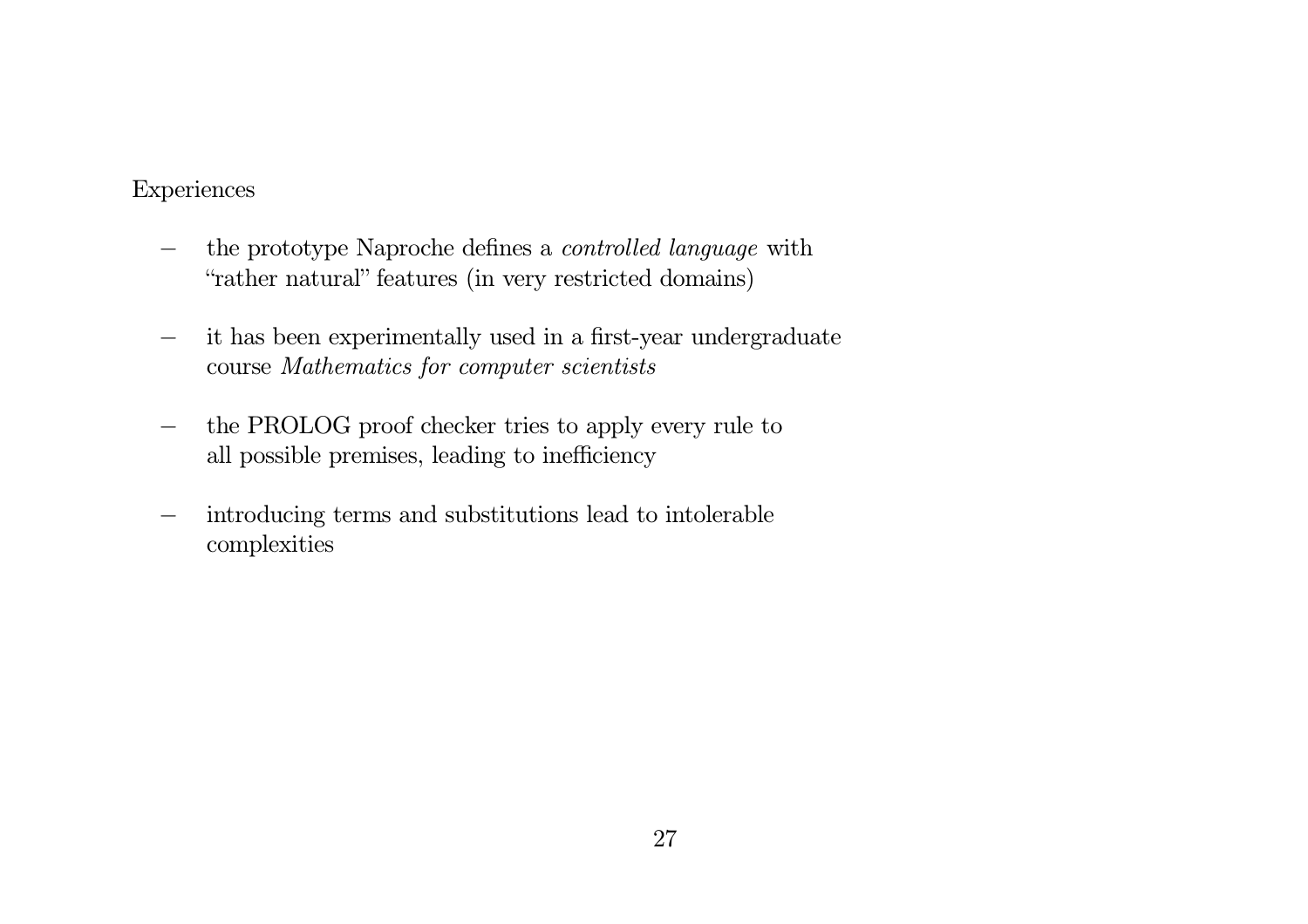Further aspects of Naproche formalizations

- − set theoretic approach: formulas and abstraction terms  $\{x | \varphi\}$ ; efficient handling of terms using "lazy expansions"
- −what would be <sup>a</sup> good axiomatic basis for this?
- − implementing common figures of argumentation like "for all  $i \in I$  *choose*  $a_i$  such that ...
- − <sup>a</sup> set orientated internal language representation would automatically take care of many tautologies: represent  $\varphi \wedge \psi$  by  $\{\wedge, \varphi, \psi\}$ ; then  $\varphi \wedge \psi = \psi \wedge \varphi$